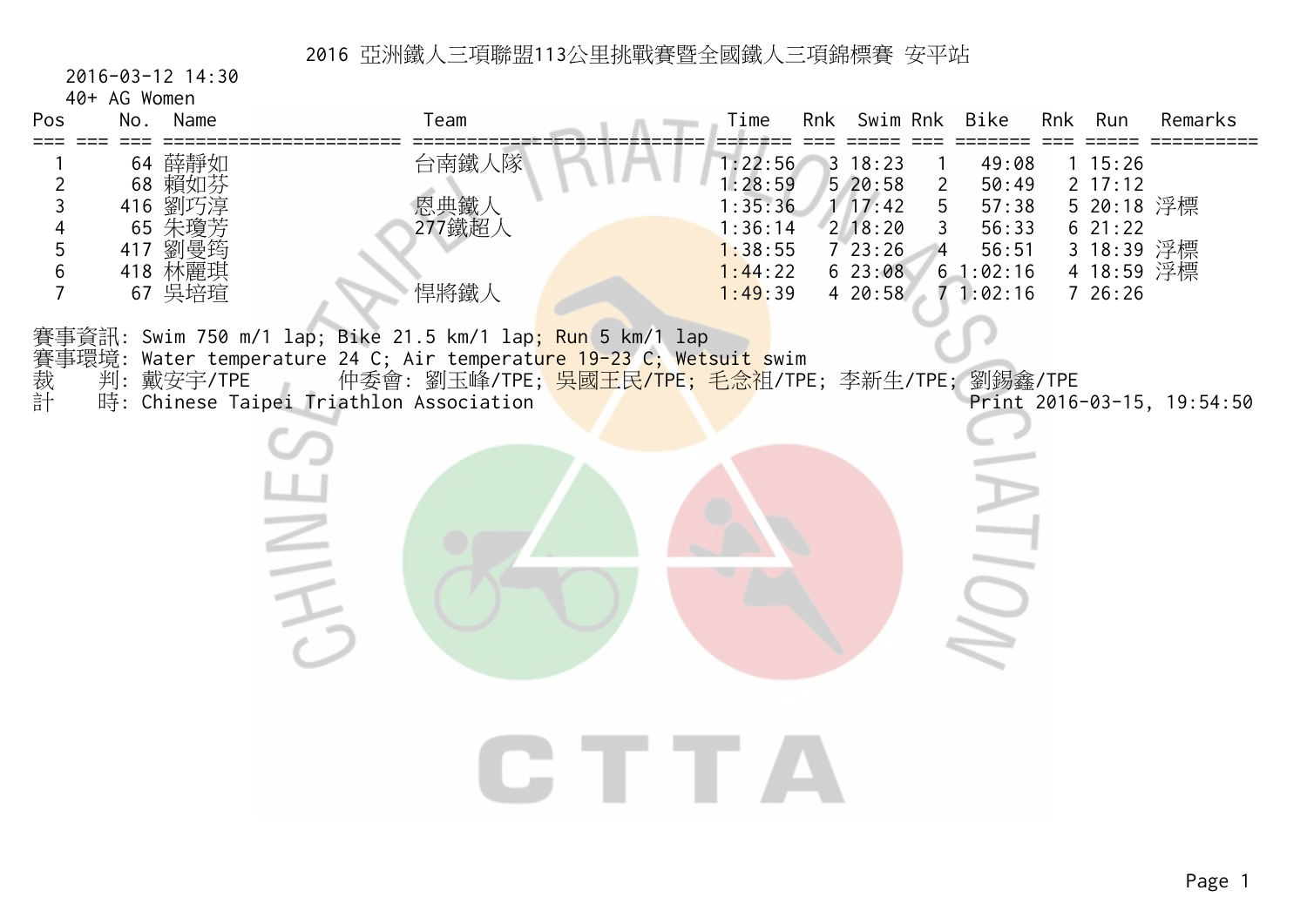2016-03-12 14:30

30-39 AG Women

| Pos | No. | Name               | Team            |                                                                    | Time    | Rnk | Swim Rnk             |    | Bike           | Rnk | Run          | Remarks |
|-----|-----|--------------------|-----------------|--------------------------------------------------------------------|---------|-----|----------------------|----|----------------|-----|--------------|---------|
|     |     | 61 林怡君             | 銳騎佰客鐵人隊_瑞祥高中    |                                                                    | 1:12:30 |     | 11:59                | 2  | 45:23          |     | $2 \t15:10$  |         |
|     |     | 50 王文君             | ZIV運動眼鏡         |                                                                    | 1:14:25 |     | $2 \; 15:26$         |    | 43:58          |     | 1 15:02      |         |
|     |     | 56 傅詩茵             | 台南鐵人隊           |                                                                    | 1:24:59 |     | $3 \; 15:31$         | 5  | 50:51          |     | 6 18:38      |         |
|     |     | 411 張書綺            | 鐵人初體驗           |                                                                    | 1:28:25 |     | 14 24:16             |    | 48:15          |     | 3 15:54 浮標   |         |
|     |     | 409 羅珮真            | 猴子企鵝            |                                                                    | 1:30:27 |     | $4 \overline{17:22}$ |    | 55:01          |     | 4 18:05 浮標   |         |
|     |     | 414 楊淑貞            | 277鐵超人          |                                                                    | 1:32:20 |     | 7 19:08              | 9  | 55:04          |     | 5 18:09 浮標   |         |
|     |     | 58 Angeline Douant |                 |                                                                    | 1:34:57 |     | $5 \t17:56$          | 12 | 58:06          |     | 7 18:55      |         |
|     |     | 412 賴宛均            |                 |                                                                    | 1:35:43 |     | 1022:47              | 6  | 53:00          |     | 10 19:57 浮標  |         |
|     |     | 60 鍾開雲             | 277鐵超人          |                                                                    | 1:36:06 |     | 920:59               |    | 54:33          |     | 12 20:35     |         |
| 10  |     | 69 魏華萱             |                 |                                                                    | 1:36:27 |     | 1727:10              |    | 50:14          |     | 8 19:04      |         |
| 11  |     | 63 賴依伶             |                 |                                                                    | 1:40:22 |     | $16 \t24:53$         | 11 | 56:19          |     | $9 \t19:10$  |         |
| 12  |     | 51 Maggie Wang     |                 |                                                                    | 1:41:04 |     | $13 \t23:42$         | 10 | 55:26          |     | 14 21:57     |         |
| 13  |     | 415 陳文萱            | 277鐵超人          |                                                                    | 1:44:30 |     | $12 \t23:38$         | 13 | 1:00:40        |     | 11 20:13 浮標  |         |
| 14  |     | 59 Sandy Su        | Honey Badger 46 |                                                                    | 1:46:17 |     | $11 \t23:06$         |    | $14$ 1:01:29   |     | $13 \t21:43$ |         |
| 15  |     | 55 林怡婷             |                 |                                                                    | 1:49:44 |     | 8 19:15              |    | $15$ $1:05:15$ |     | 1625:15      |         |
| 16  |     | 54 凌怡芬             | <b>PEACE</b>    |                                                                    | 1:53:52 |     | $6 \t18:33$          |    | $16 \t1:10:08$ |     | 1525:12      |         |
|     |     | 406 陳睿嫺            | 小狐狸             |                                                                    |         |     | 15 24:39             |    |                |     |              | 浮標      |
|     |     |                    |                 | 賽事資訊: Swim 750 m/1 lap; Bike 21.5 km/1 lap; Run 5 km/1 lap         |         |     |                      |    |                |     |              |         |
|     |     |                    |                 | 事環境: Water temperature 24 C; Air temperature 19-23 C; Wetsuit swim |         |     | ★ ☆广 仩 ノㅜnㄷ          |    | 【加口全 /エロニ      |     |              |         |

裁 判: 戴安宇/TPE 仲委會: 劉玉峰/TPE; 吳國王民/TPE; 毛念祖/TPE; 李新生/TPE; 劉錫鑫/TPE

計 時: Chinese Taipei Triathlon Association Print 2016-03-15, 19:54:50

# CTTA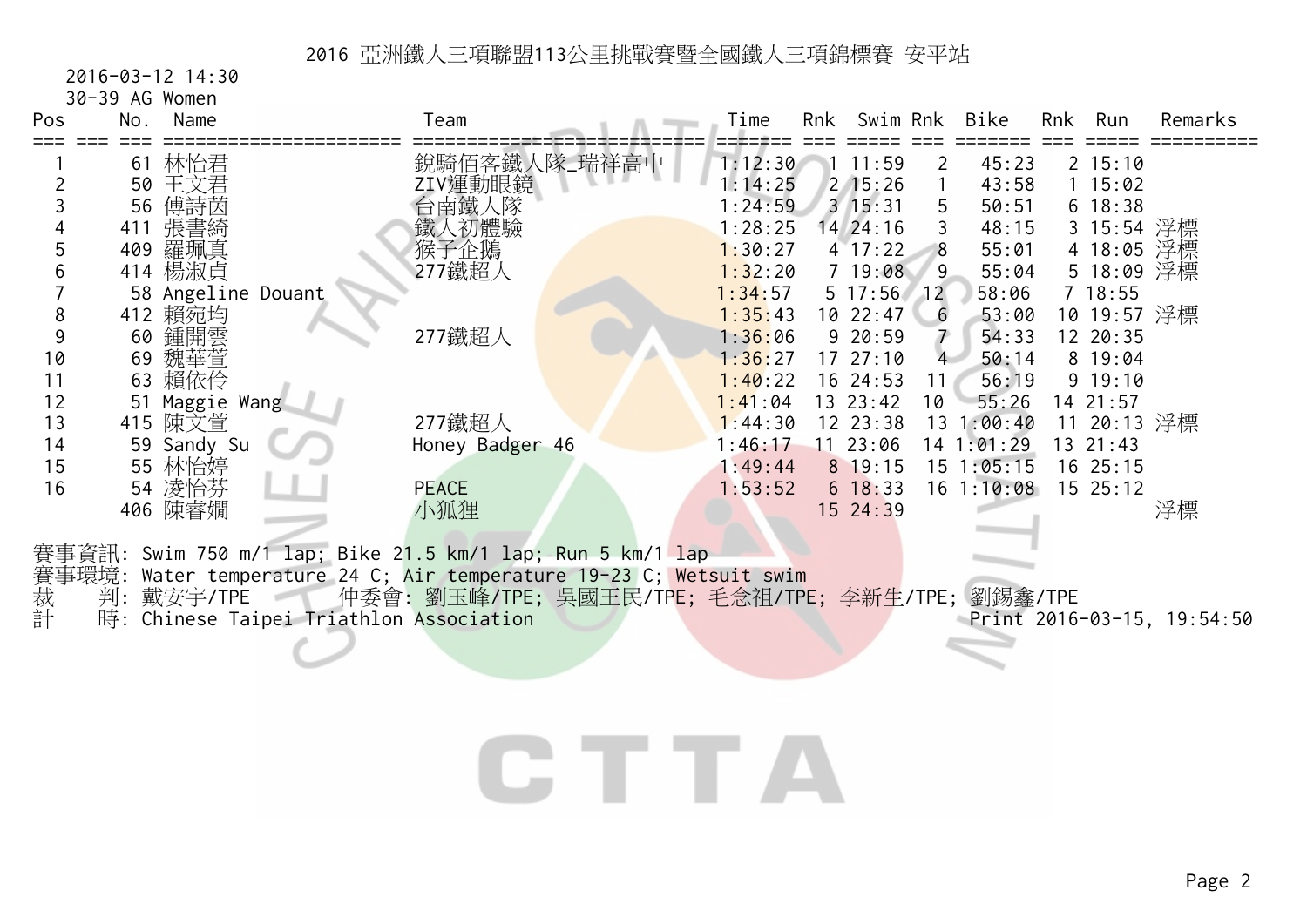2016-03-12 14:30

20-29 AG Women

| Pos                                            | No.          | Name                                                                                              |                                                                                                                                                                                                                                                                                                | Team                                                                                         |                                           | Time                                                                                                                                                 | Rnk Swim Rnk                                                                                                                                                |                                                                  | Bike                                                                                                                                                | Rnk Run                                                                                                                                                                  | Remarks                    |
|------------------------------------------------|--------------|---------------------------------------------------------------------------------------------------|------------------------------------------------------------------------------------------------------------------------------------------------------------------------------------------------------------------------------------------------------------------------------------------------|----------------------------------------------------------------------------------------------|-------------------------------------------|------------------------------------------------------------------------------------------------------------------------------------------------------|-------------------------------------------------------------------------------------------------------------------------------------------------------------|------------------------------------------------------------------|-----------------------------------------------------------------------------------------------------------------------------------------------------|--------------------------------------------------------------------------------------------------------------------------------------------------------------------------|----------------------------|
| 2<br>3<br>8<br>9<br>10<br>11<br>12<br>13<br>14 | 42 李<br>44 蘇 | 35 張嘉家<br>青<br>49 林秀慧<br>40 陳姵錡<br>宣<br>2 蔡佩君<br>43 莊欣蓉<br>405 林依婷<br>37 黃雅屏<br>403 陳冠男<br>45 林亞葶 | 46 Hannah Renee Hasch<br>41 Lauren Erxleben<br>36 Keshnee Mudaly<br>賽事資訊: Swim 750 m/1 lap; Bike 21.5 km/1 lap; Run 5 km/1 lap<br>賽事環境: Уили 790 m/1 дар, рике 21.5 Km/1 lap; Run 5 km/1 lap<br>裁  判: 戴安宇/TPE    仲委會: 劉玉峰/TPE; 吳國王民/TPE; 毛念祖/TPE<br>計  時: Chinese Taipei Triathlon Association | 維格鐵人隊<br>油勇隊<br>運科運醫人<br>台南鐵人隊<br>Honey Badger 46<br>賞車三鐵團<br>277鐵超人<br>土豆人<br>LJ冠鈞國際<br>納鐵人 | 仲委會: 劉玉峰/TPE; 吳國王民/TPE; 毛念祖/TPE; 李新生/TPE; | 59:53<br>1:12:27<br>1:25:59<br>1:29:45<br>1:30:39<br>1:32:32<br>1:33:05<br>1:35:06<br>1:38:54<br>1:40:50<br>1:42:21<br>1:49:01<br>1:52:55<br>1:56:01 | 9:44<br>3 12:01<br>5/17:27<br>$6$ 18:15<br>2 12:00<br>1021:18<br>$4 \t16:24$<br>8 19:57<br>11 21:28<br>13 23:29<br>7 18:50<br>12 23:21<br>920:34<br>1429:33 | $\overline{2}$<br>3<br>5<br>6<br>8 <sup>°</sup><br>9<br>11<br>10 | 37:23<br>45:03<br>52:47<br>51:41<br>12 1:01:15<br>53:40<br>53:47<br>56:29<br>57:47<br>55:45<br>59:49<br>131:03:01<br>14 1:04:11<br>59:29<br>劉錫鑫/TPE | 1 12:47<br>2 15:24<br>$3\;15:46$<br>8 19:51<br>4 17:25<br>5 17:35<br>11 22:55<br>6 18:42<br>7 19:40<br>9 21:37 浮標<br>$12 \t23:43$<br>10 22:39 浮標<br>14 28:11<br>13 26:50 |                            |
|                                                |              |                                                                                                   |                                                                                                                                                                                                                                                                                                |                                                                                              |                                           |                                                                                                                                                      |                                                                                                                                                             |                                                                  |                                                                                                                                                     |                                                                                                                                                                          | Print 2016-03-15, 19:54:50 |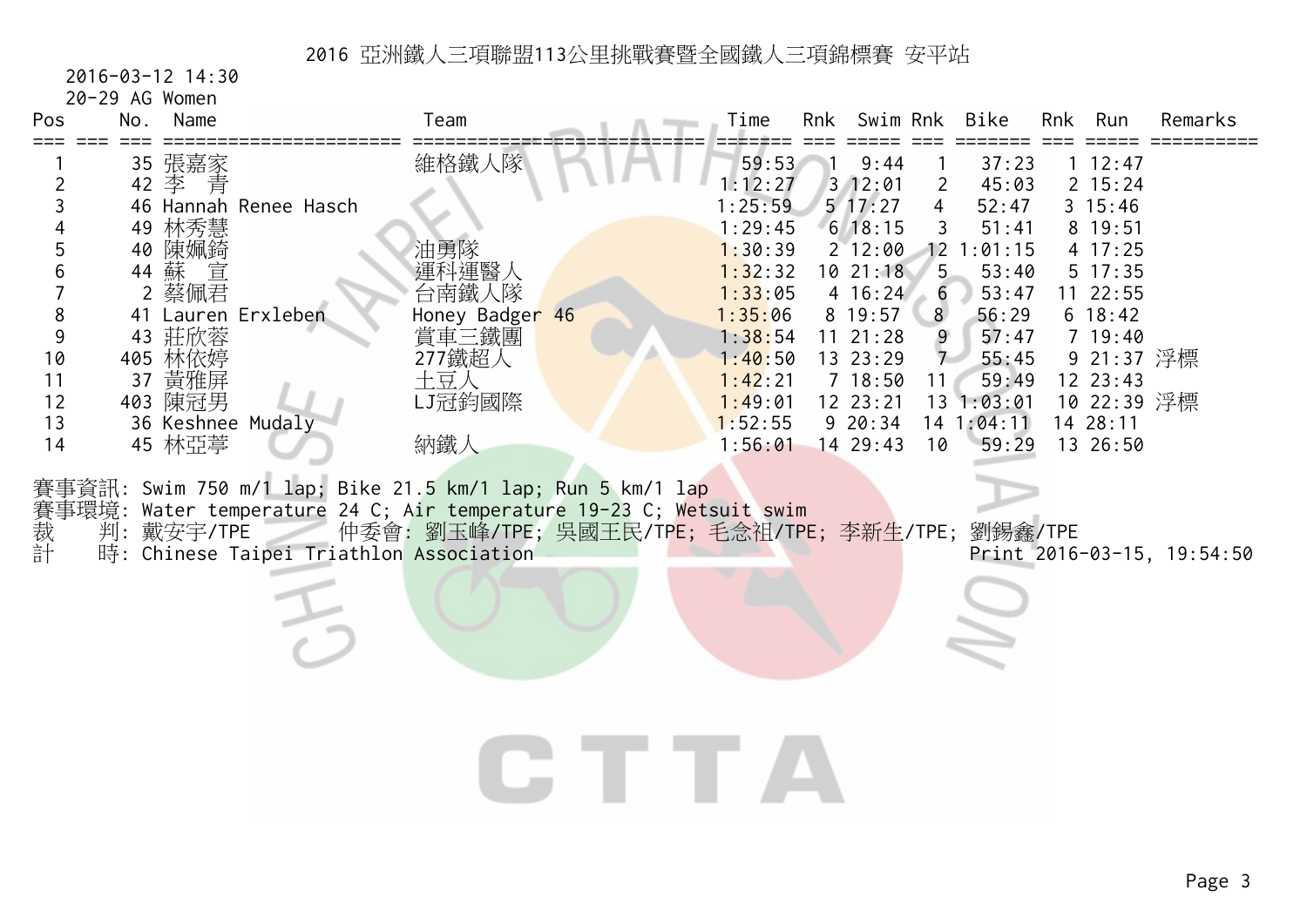2016-03-12 14:30

16-19 AG Women

| Pos | No. | Name       | Team                                                                                                                                                                                                 | Time    | Rnk |                        | Swim Rnk        | Bike    | Rnk | Run          | Remarks |
|-----|-----|------------|------------------------------------------------------------------------------------------------------------------------------------------------------------------------------------------------------|---------|-----|------------------------|-----------------|---------|-----|--------------|---------|
|     |     | 16 張婷婷     | 維格鐵人隊                                                                                                                                                                                                | 59:47   |     | 9:48<br>$-5$           |                 | 36:37   |     | 4 13:23      |         |
|     | 17  | 黃于嫣        | Ostia啟動鐵人隊                                                                                                                                                                                           | 1:00:54 |     | $\sqrt{3}$<br>9:47     | $\overline{2}$  | 38:34   |     | 1 12:35      |         |
|     |     | 18 張綺文     | Ostia啟動鐵人隊                                                                                                                                                                                           | 1:01:43 |     | 9:40                   | 3               | 38:47   |     | 3 13:17      |         |
|     |     | 19 易芝安     |                                                                                                                                                                                                      | 1:02:10 |     | 710:07                 | 4               | 39:13   |     | $2\;12:51$   |         |
|     |     | 24 林朝麗     | Ostia啟動鐵人隊                                                                                                                                                                                           | 1:04:52 |     | 8'10:10                | -5              | 40:33   |     | 9 14:09      |         |
|     |     | 27 孫培瑀     | 高雄市立中正高中-PPRINA                                                                                                                                                                                      | 1:05:35 |     | $9 \t10:49$            |                 | 40:43   |     | $7 \t14:04$  |         |
|     | 29  | 黃<br>瑜     | 台灣大腳丫長跑協會                                                                                                                                                                                            | 1:06:11 |     | $14$ 11:27             | 8               | 41:02   |     | $5 \t13:43$  |         |
|     |     | 30 李汶芯     | Ostia啟動鐵人隊                                                                                                                                                                                           | 1:06:59 |     | $15$ $11:57$           | 6               | 40:42   |     | $10$ $14:20$ |         |
|     |     | 25 莊蕙名     | 銳騎佰客鐵人 <mark>隊_南港國中</mark>                                                                                                                                                                           | 1:07:06 |     | 9:47<br>$\overline{4}$ | 14              | 43:28   |     | 6 13:52      |         |
| 10  |     | 34 江珮綺     | 桃園楊明國中鐵人隊                                                                                                                                                                                            | 1:08:28 |     | $12$ $11:22$           | 10              | 42:58   |     | 8 14:09      |         |
| 11  |     | 20 謝汶涓     | 國泰產險鐵人 <mark>隊</mark>                                                                                                                                                                                | 1:08:32 |     | $2 \t 9:46$            | 13              | 43:23   |     | $12$ $15:24$ |         |
| 12  |     | 22 黄品(吉吉)  | 鋭騎佰客鐵人隊_花蓮女中                                                                                                                                                                                         | 1:08:42 |     | 9:55<br>6              | 12 <sup>2</sup> | 43:20   |     | 13 15:28     |         |
| 13  |     | 33 郭士瑄     | 台南單車ING-RTT騎大大鐵三隊 1:08:57                                                                                                                                                                            |         |     | 1010:51                | 11              | 43:08   |     | $11$ 14:58   |         |
| 14  |     | 28 郭士瑜     | 台南單車ING-RTT騎大大鐵三隊                                                                                                                                                                                    | 1:11:22 |     | $13 \t11:23$           | 9               | 42:50   |     | $17 \t17:10$ |         |
| 15  | 31  | 林耕玫        |                                                                                                                                                                                                      | 1:13:32 |     | $16$ 13:01             | 15              | 43:58   |     | 14 16:34     |         |
| 16  |     | 23 黃芷妍     | Ostia啟動鐵人隊                                                                                                                                                                                           | 1:14:26 |     | $11 \t11:21$           | 17              | 45:59   |     | 16 17:08     |         |
| 17  |     | 32 張琇安     | 東風鐵人                                                                                                                                                                                                 | 1:15:37 |     | $17 \t13:04$           | 16              | 45:12   |     | $18$ 17:22   |         |
| 18  |     | 26 黄<br>薇  | 台灣大腳丫長跑協會                                                                                                                                                                                            | 1:36:33 |     | 18 13:46               | 18              | 1:05:43 |     | $15$ $17:04$ |         |
| 裁   |     | 判: 戴安宇/TPE | 賽事資訊: Swim 750 m/1 lap; Bike 2 <mark>1.5 km/1 lap; Run 5 km/1 lap</mark><br>賽事環境: Water temperature 24 C; Air temperature 19-23 C; Wetsuit swim<br>仲委會: 劉玉峰/TPE; 吳國王民/TPE; 毛念祖/TPE; 李新生/TPE; 劉錫鑫/TPE |         |     |                        |                 |         |     |              |         |

 $\frac{3}{2}$  +  $\frac{3}{2}$  +  $\frac{3}{2}$  +  $\frac{3}{2}$  +  $\frac{3}{2}$  +  $\frac{3}{2}$  +  $\frac{3}{2}$  +  $\frac{3}{2}$  +  $\frac{3}{2}$  +  $\frac{3}{2}$  +  $\frac{3}{2}$  +  $\frac{1}{2}$  +  $\frac{5}{2}$  +  $\frac{1}{2}$  +  $\frac{5}{2}$  +  $\frac{1}{2}$  +  $\frac{5}{2}$  +  $\frac{1}{2}$  +  $\frac{$ 

# CTTA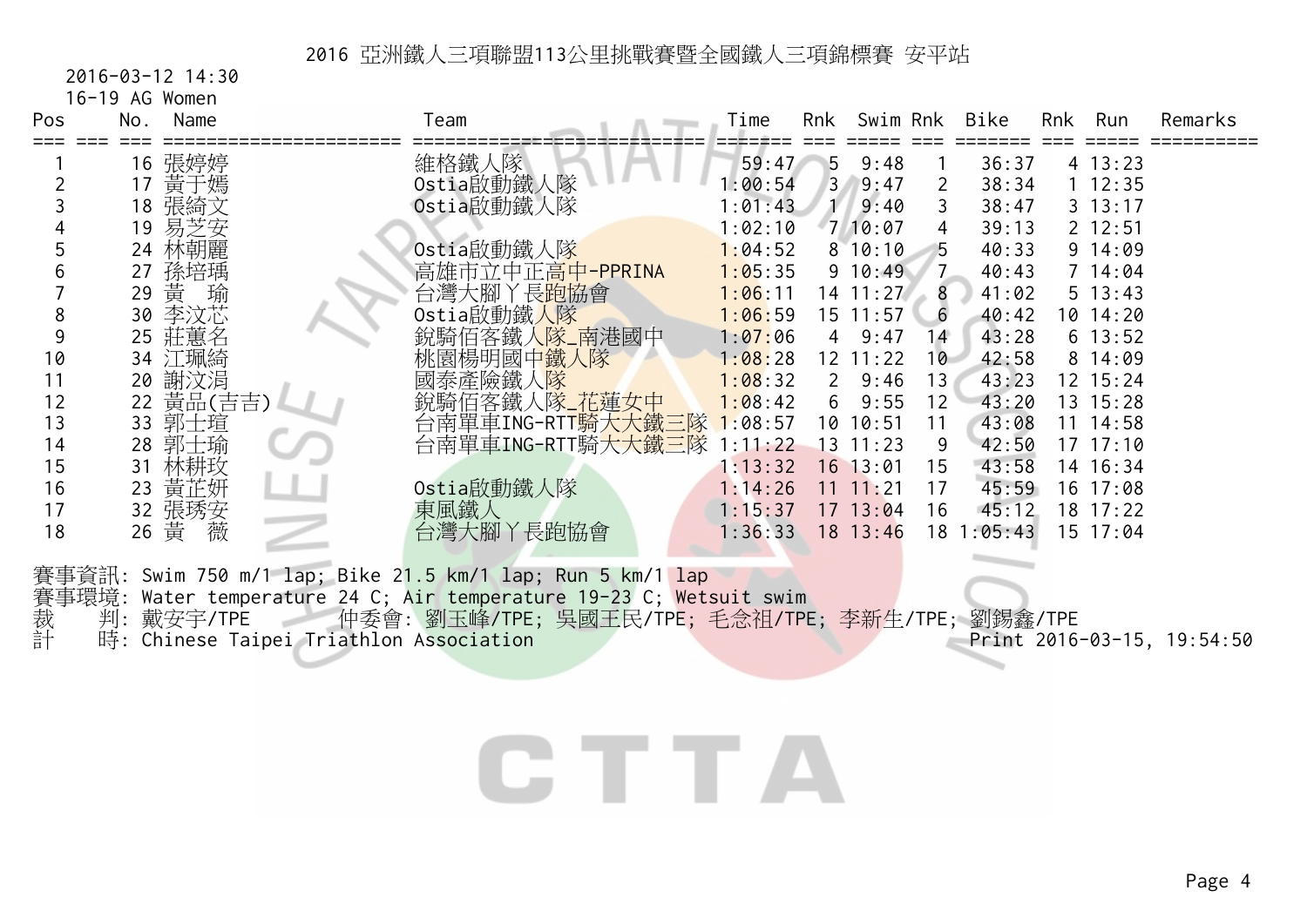2016-03-12 14:30

13-15 AG Women

| Pos                                     | Name<br>No.                                                                                                                | Team                                                                                                                                                                                                                                                                                                                               | Time                                                                                                       | Rnk Swim Rnk                                                                                                                                               |                                            | Bike                                                                                                          | Rnk | Run                                                                                                                                                   | Remarks                    |
|-----------------------------------------|----------------------------------------------------------------------------------------------------------------------------|------------------------------------------------------------------------------------------------------------------------------------------------------------------------------------------------------------------------------------------------------------------------------------------------------------------------------------|------------------------------------------------------------------------------------------------------------|------------------------------------------------------------------------------------------------------------------------------------------------------------|--------------------------------------------|---------------------------------------------------------------------------------------------------------------|-----|-------------------------------------------------------------------------------------------------------------------------------------------------------|----------------------------|
| 2<br>3<br>6<br>8<br>9<br>10<br>11<br>12 | 7 劉嘉玉<br>5 黃玄如<br>莊庭羽<br>11<br>6 陳姵瑀<br>10 胡可欣<br>401<br>賴慈慧<br>尤婉青<br>3<br>9 陳姮靜<br>8 許芷宓<br>4 葉畇彤<br>402 賴玟瑄<br>陳以倩<br>1 | 臺東縣鐵人三項代表隊<br>臺東縣鐵人三項代表隊<br>銳騎佰客鐵人隊_南港 <mark>國中</mark><br>新竹市自由車Balance ironkid 1:15:38<br>錦和高中<br>土豆人<br>台南單車ING-RTT騎大大鐵三隊 1:18:44<br>東風鐵人                                                                                                                                                                                        | 1:04:07<br>1:09:32<br>1:10:06<br>1:10:11<br>1:13:14<br>1:17:40<br>1:18:21<br>1:18:57<br>1:26:01<br>1:37:59 | 9:30<br>$\overline{2}$<br>9:44<br>611:27<br>3 / 9:54<br>411:16<br>$11 \t17:05$<br>$7 \t12:41$<br>9 13:32<br>5 11:24<br>8 13:24<br>12 20:11<br>$10$ $14:44$ | 4<br>2<br>3<br>6<br>5<br>8<br>10<br>7<br>9 | 40:28<br>44:24<br>42:47<br>44:13<br>44:44<br>44:29<br>50:05<br>49:02<br>49:57<br>48:09<br>49:54<br>12 1:01:09 |     | $2 \t14:11$<br>4 15:25<br>615:53<br>8 16:05<br>9 17:15<br>1 14:06 浮標<br>$3\;14:55$<br>5 15:48<br>$10$ 17:24<br>$11 \t17:26$<br>7 15:56 浮標<br>12 22:07 |                            |
|                                         |                                                                                                                            | 賽事資訊: Swim 750 m/1 lap; Bike 21.5 km/1 lap; Run 5 km/1 lap<br>賽事環境: Уилширу шил дар; рике 21.5 Km/1 lap; Run 5 km <mark>/1 lap</mark><br>裁   判: 戴安宇/TPE     仲委會: 劉玉峰/TPE; 吳國王民/TPE; 毛念祖/TPE<br>計   時: Chinese Taipei Triathlon Association<br>仲委會: 劉玉峰/TPE; 吳國王民/TPE; 毛念祖/TPE; 李新生/TPE;<br>時: Chinese Taipei Triathlon Association |                                                                                                            |                                                                                                                                                            |                                            | 劉錫鑫/TPE                                                                                                       |     |                                                                                                                                                       | Print 2016-03-15, 19:54:50 |
|                                         |                                                                                                                            |                                                                                                                                                                                                                                                                                                                                    |                                                                                                            |                                                                                                                                                            |                                            |                                                                                                               |     |                                                                                                                                                       |                            |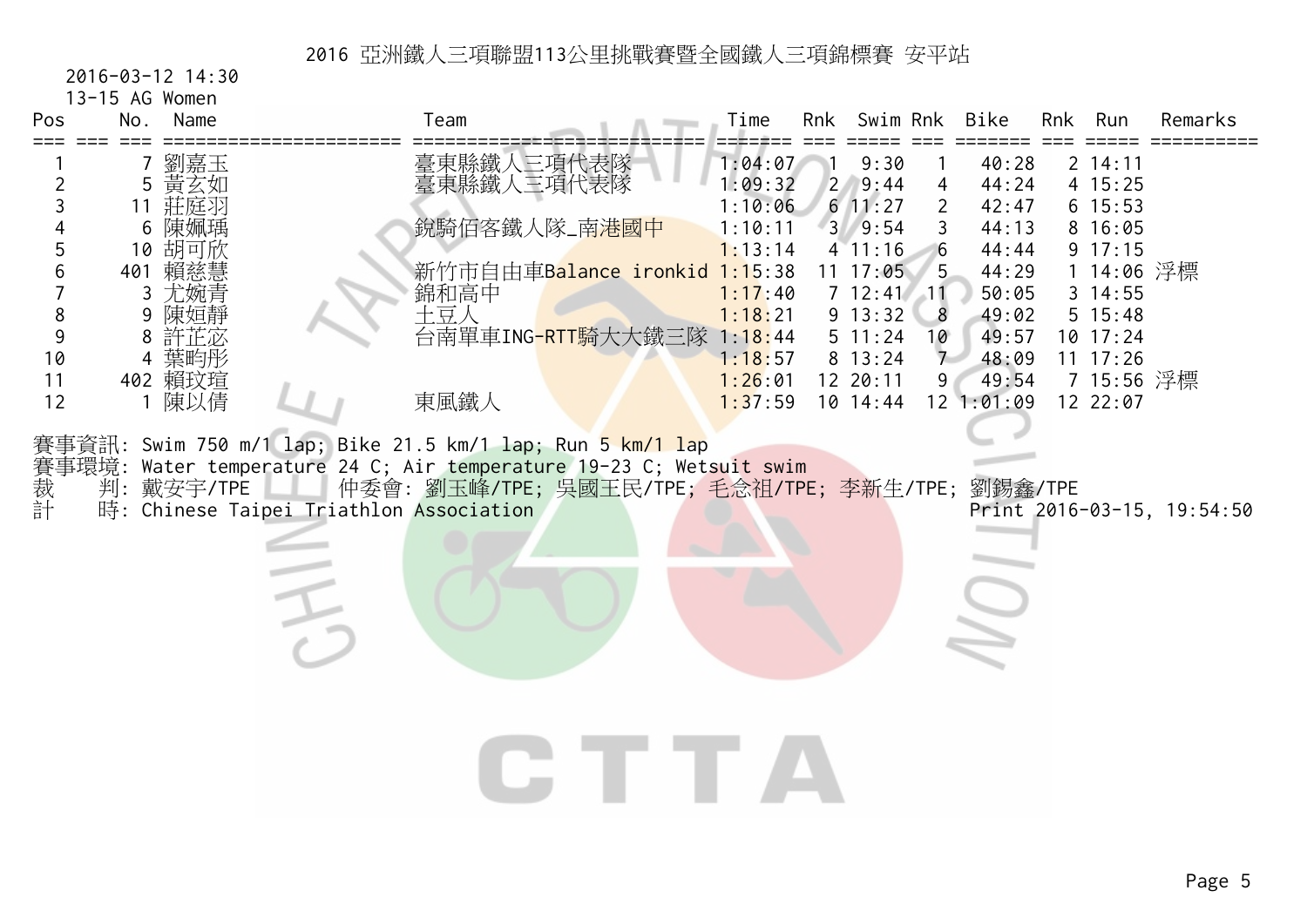2016-03-12 14:36

40+ AG Men

| Pos | No. | Name               |      | Team                  | Time    | Rnk | Swim Rnk     |    | <b>Bike</b> | Rnk | Run          | Remarks |
|-----|-----|--------------------|------|-----------------------|---------|-----|--------------|----|-------------|-----|--------------|---------|
| ≡≕≕ |     | 275 賴錦源            |      |                       | 1:00:16 |     | $3 \t12:19$  | 2  | 36:22       |     | 2 11:35      |         |
| 2   |     | 243 莊順發            |      | 銳騎佰客鐵人隊               | 1:00:22 |     | 4 12:51      | 1  | 36:02       |     | 1 11:30      |         |
| 3   | 271 | 吳介文                |      |                       | 1:00:29 |     | $2 \; 12:18$ | 3  | 36:23       |     | $3 \t11:49$  |         |
|     | 244 | 林文國                |      | 林家軍<br>悍將鐵人           | 1:01:28 |     | 111:53       | 4  | 37:33       |     | 4 12:03      |         |
|     |     | 246 游泰瑜            |      |                       | 1:07:24 |     | 613:23       |    | 40:13       |     | $10$ $13:49$ |         |
| 6   | 279 | 鐘文鴻                |      |                       | 1:08:23 |     | 8 13:51      | 9  | 41:16       |     | 7 13:16      |         |
|     | 254 | 高燦鳴                |      |                       | 1:08:26 |     | 7 13:49      | 6  | 39:27       |     | 15 15:12     |         |
| 8   | 245 | 陳仁和                |      | 新北市蘆洲區體育會鐵人三項?1:08:33 |         |     | 11 14:29     | 10 | 41:52       |     | 5 12:13      |         |
| 9   | 269 | 林盟純                |      | 銳騎佰客鐵人 <mark>隊</mark> | 1:09:13 |     | 18 15:26     | 8  | 40:33       |     | 6 13:15      |         |
| 10  | 261 | 洪帥富                |      | 翰林動力車隊                | 1:09:35 |     | 27 16:41     | 5  | 39:16       |     | 9 13:39      |         |
| 11  |     | 250 Neil Barrett   |      |                       | 1:11:08 |     | 15 14:59     | 12 | 42:45       |     | 8 13:25      |         |
| 12  | 247 | 桑全賢                |      | 277鐵超人                | 1:13:08 |     | 12 14:50     | 13 | 43:10       |     | 14 15:09     |         |
| 13  |     | 274 陳敏弘            |      | 屏科大鐵人隊                | 1:13:20 |     | 5 13:13      | 14 | 44:25       |     | 18 15:43     |         |
| 14  |     | 251 陳曉龍<br>256 孔坤富 |      |                       | 1:15:12 |     | 39 18:32     | 11 | 42:11       |     | 12 14:31     |         |
| 15  |     |                    |      |                       | 1:17:23 |     | 10 14:25     | 15 | 44:28       |     | 36 18:31     |         |
| 16  |     | 288 Bruce A.       | Bent | 翰林動力車隊                | 1:17:34 |     | 38 18:29     | 16 | 44:41       |     | 11 14:24     |         |
| 17  | 290 | 黃士哲                |      | 台南鐵人隊                 | 1:18:56 |     | 20 15:56     | 23 | 48:21       |     | 13 14:40     |         |
| 18  |     | 263 黃舜琳            |      |                       | 1:18:57 |     | 17 15:20     | 18 | 46:25       |     | 29 17:13     |         |
| 19  |     | 456 孔令榮            |      | 277鐵超人                | 1:19:24 |     | 31 17:21     | 19 | 46:39       |     | 17 15:25 浮標  |         |
| 20  |     | 284 賴德松            |      |                       | 1:19:40 |     | 24 16:21     | 17 | 45:27       |     | 33 17:54     |         |
| 21  | 277 | 郭乃文                |      | 台南市游泳救生協會             | 1:20:22 |     | 21 15:58     | 21 | 47:15       |     | 28 17:10     |         |
| 22  | 291 | 林明衡                |      | 台南市游泳救生協會             | 1:21:47 |     | 16 15:19     | 26 | 49:43       |     | 25 16:45     |         |
| 23  | 283 | 曾泓瑜                |      |                       | 1:21:56 |     | 28 16:43     | 25 | 48:58       |     | 22 16:16     |         |
| 24  | 249 | 龔彥宏                |      | 眼鏡蛇鐵人                 | 1:22:08 |     | 19 15:54     | 20 | 46:47       |     | 40 19:28     |         |
| 25  | 466 | 李學明                |      |                       | 1:23:11 |     | 36 18:14     | 24 | 48:53       |     | 19 16:04 浮標  |         |
| 26  | 280 | 林楠雄                |      |                       | 1:23:46 |     | 14 14:52     | 31 | 51:25       |     | 32 17:29     |         |
| 27  | 255 | 呂俊儀                |      | Immanuel              | 1:24:33 |     | 23 16:18     | 33 | 53:03       |     | $16$ $15:12$ |         |
| 28  | 278 | 莊叡璁                |      |                       | 1:24:49 |     | 45 20:26     | 22 | 48:13       |     | 20 16:11     |         |
| 29  |     | 282 王鴻明<br>281 湯志賢 |      | 277鐵超人                | 1:25:54 |     | 26 16:39     | 28 | 50:43       |     | 37 18:34     |         |
| 30  |     |                    |      | 胖丁                    | 1:27:02 |     | 32 17:31     | 34 | 53:03       |     | 24 16:28     |         |
| 31  | 268 | 劉彥成                |      |                       | 1:27:08 |     | 13 14:51     | 30 | 51:20       |     | 46 20:58     |         |
| 32  |     | 292 劉立宇            |      | pe96                  | 1:27:22 |     | 42 19:32     | 29 | 50:46       |     | 26 17:05     |         |
| 33  |     | 260 黃志成            |      |                       | 1:27:34 |     | 37 18:24     | 32 | 52:52       |     | 23 16:20     |         |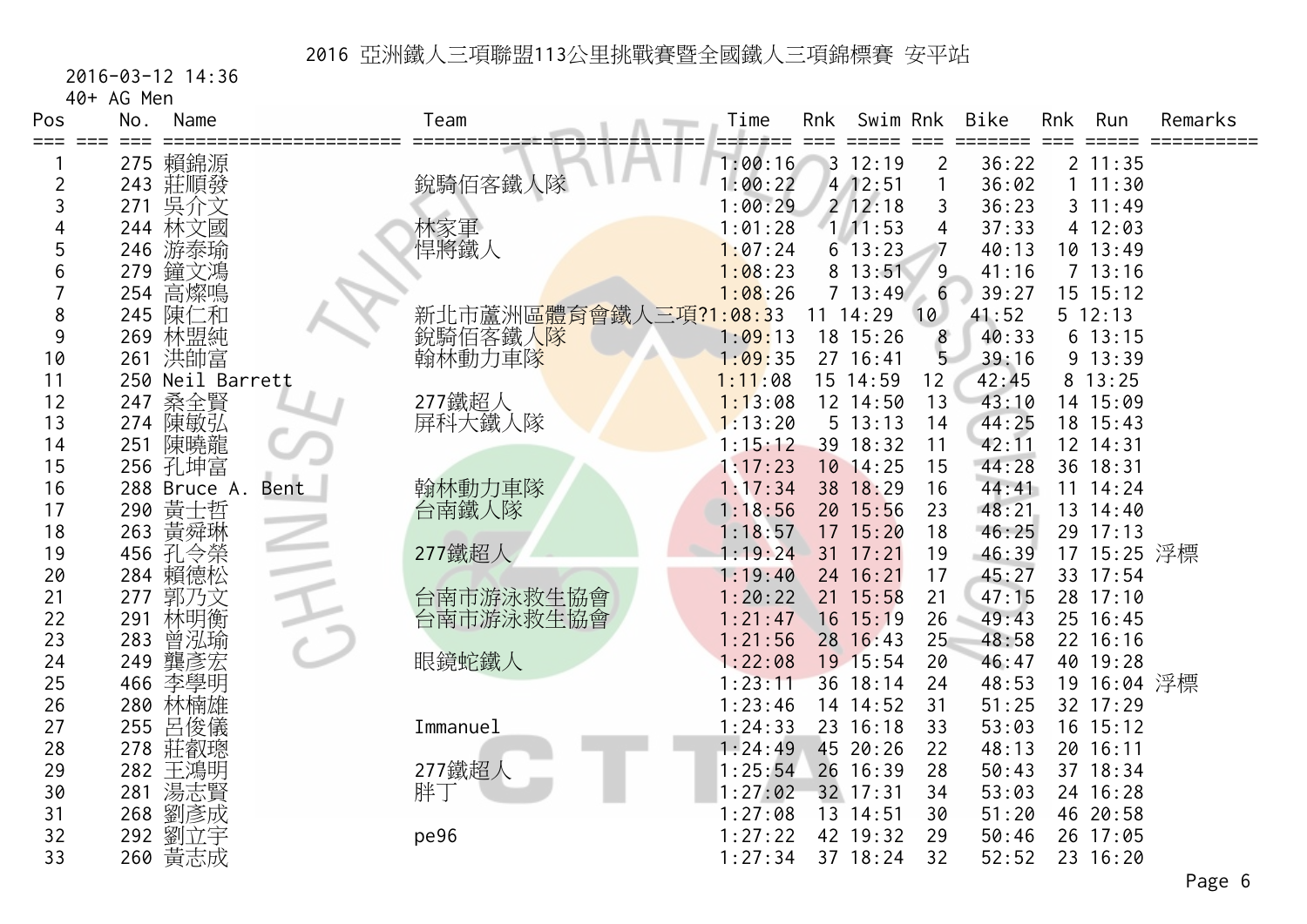| 34<br>35 | 465 吳明賢<br>262 吳清吉    | 裕泰賢                                                                                                                                        | 30 17:16 浮標<br>1:27:46<br>46 20:42<br>49:49<br>27<br>1:29:20<br>29 16:53<br>56:17<br>21 16:12<br>43 |  |
|----------|-----------------------|--------------------------------------------------------------------------------------------------------------------------------------------|-----------------------------------------------------------------------------------------------------|--|
| 36<br>37 | 458 陳重壽<br>273 高季安    |                                                                                                                                            | 35 18:29 浮標<br>53:52<br>1:30:14<br>35 17:55<br>37<br>1:32:24<br>22 16:12<br>59:07<br>27 17:06<br>48 |  |
| 38       | 285 林立皋               |                                                                                                                                            | 53:42<br>1:32:38<br>34 17:51<br>35<br>47 21:06                                                      |  |
| 39       | 270 陳宇嵐               |                                                                                                                                            | 1:32:53<br>33 17:41<br>55:33<br>41 19:40<br>40                                                      |  |
| 40       | 何聖佑<br>286            | 銳騎佰客鐵人隊<br>台南鐵人隊                                                                                                                           | 1:35:02<br>56:13<br>40 18:40<br>42<br>42 20:10                                                      |  |
| 41       | 276 鄭江山               | 南市刑大                                                                                                                                       | 1:35:36<br>41 18:45<br>57:55<br>46<br>38 18:57                                                      |  |
| 42       | 289 蔡政達               | 台南市游泳救生協會                                                                                                                                  | 59:01<br>51 22:04<br>1:37:32<br>25 16:28<br>47                                                      |  |
| 43       | 郭俊言<br>457            |                                                                                                                                            | 57:25<br>45 20:34 浮標<br>1:38:09<br>43 20:11<br>45                                                   |  |
| 44       | 258 廖明凱               |                                                                                                                                            | 1:38:20<br>$9 \t14:17$<br>561:06:43<br>$31$ $17:21$                                                 |  |
| 45       | 畢祖明<br>267            |                                                                                                                                            | 1:38:59<br>44 20:22<br>501:00:21<br>34 18:18                                                        |  |
| 46       | 455 邱英超               | 恩典鐵人                                                                                                                                       | 47 22:13<br>59:13<br>39 19:03 浮標<br>1:40:29<br>49                                                   |  |
| 47       | 467 李仕彬               | 277鐵超人                                                                                                                                     | 48 22:45<br>50 21:56 浮標<br>56:23<br>1:41:03<br>44                                                   |  |
| 48       | 265 陳博祥               | 南市刑大                                                                                                                                       | 52 25:06<br>55:55<br>43 20:28<br>1:41:29<br>41                                                      |  |
| 49       | 464<br>李協泰            | 裕泰賢                                                                                                                                        | 55 27:07<br>53:51<br>49 21:42 浮標<br>1:42:39<br>36                                                   |  |
| 50       | 257 黎明昇               | 277鐵超人                                                                                                                                     | 1:44:55<br>54 25:40<br>38<br>54:29<br>54 24:47                                                      |  |
| 51       | 259 王志偉               | 277鐵超人                                                                                                                                     | 53 25:37<br>1:44:58<br>54:31<br>55 24:50<br>39                                                      |  |
| 52       | 248 張集忠               | PEACE                                                                                                                                      | 52 1:01:56<br>1:45:21<br>30 16:56<br>57 26:30                                                       |  |
| 53       | 459 沈志哲               |                                                                                                                                            | 48 21:21 浮標<br>1:48:40<br>$51 \t24:50$<br>53 1:02:30                                                |  |
| 54       | 272 戴銘基               |                                                                                                                                            | 53 23:39<br>1:52:14<br>5023:18<br>55 1:05:19                                                        |  |
| 55<br>56 | 463 穆瑞鈞               | 半鐵享受                                                                                                                                       | 49 22:53<br>44 20:29 浮標<br>1:54:50<br>$57 \; 1:11:29$<br>52 23:24 浮標<br>56 27:52<br>54 1:04:25      |  |
| 57       | 468 連晙淇<br>252 曾大展    | SCP鐵人追風糰                                                                                                                                   | 1:55:40<br>1:56:53<br>57 29:23<br>56 25:37<br>$51 \t1:01:55$                                        |  |
|          |                       |                                                                                                                                            |                                                                                                     |  |
|          | 賽事環境:<br>判<br>戴安宇/TPE | 賽事資訊: Swim 750 m/1 lap; Bike 2 <mark>1.5 km/1 l</mark> ap; Run 5 km/1 lap<br>Water temperature 24 C; Air temperature 19-23 C; Wetsuit swim | 仲委會: 劉玉峰/TPE; 吳國王民/TPE; 毛念祖/TPE; 李新生/TPE; 劉錫鑫/TPE                                                   |  |
| 裁計       | 時:                    | Chinese Taipei Triathlon Association                                                                                                       | Print 2016-03-15, 19:54:50                                                                          |  |

# CTTA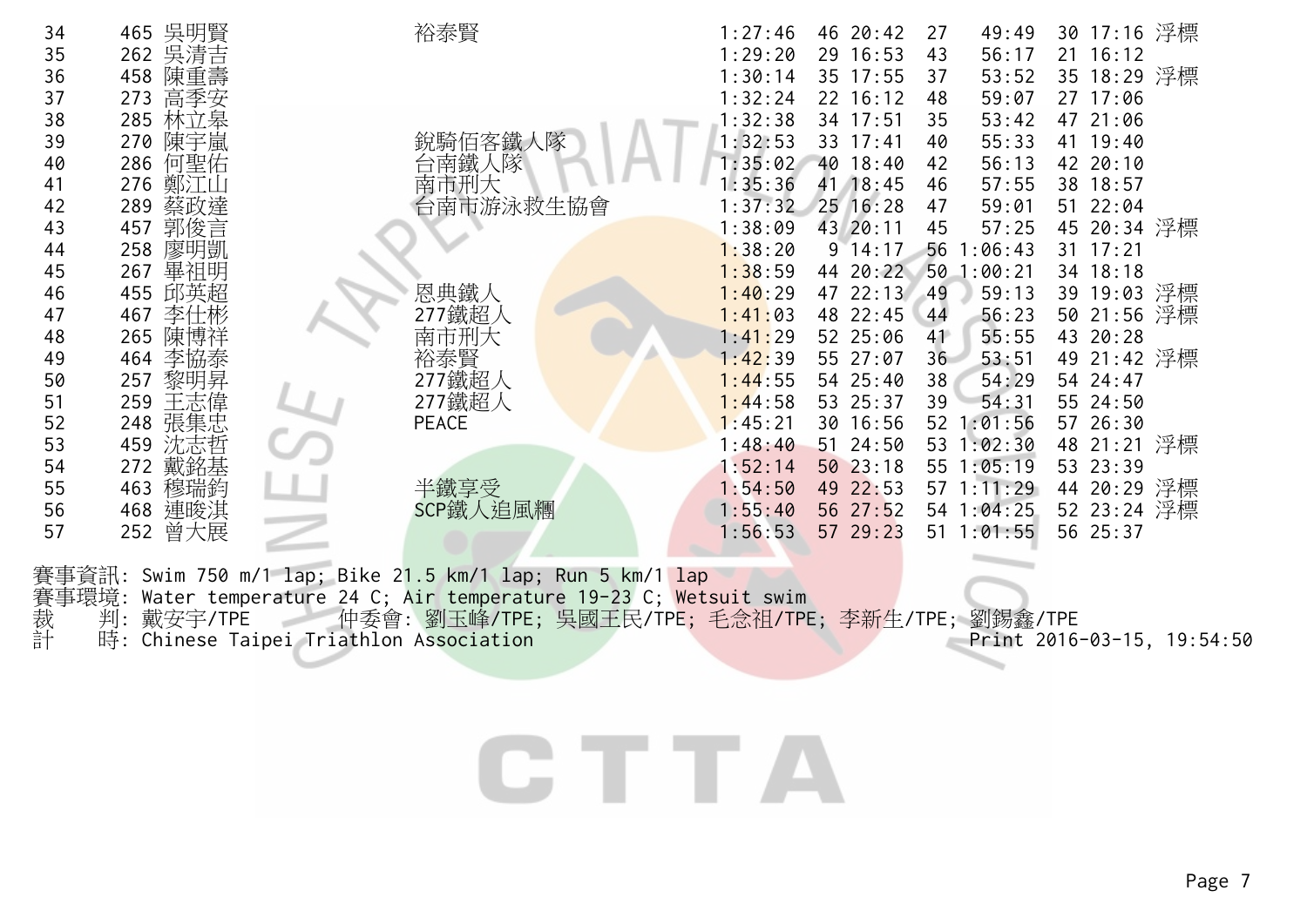2016-03-12 14:34

30-39 AG Men

| Pos | No. | Name                          | Team                  | Time    | Rnk | Swim Rnk     |    | Bike  | Rnk | Run          | Remarks |
|-----|-----|-------------------------------|-----------------------|---------|-----|--------------|----|-------|-----|--------------|---------|
|     |     | 215 李育仁                       | 林家軍                   | 57:27   |     | $2$ 11:19    |    | 34:41 |     | 2 11:27      |         |
| 2   |     | 181 孔沁安                       | 277鐵超人                | 59:59   |     | 8 13:38      | 2  | 34:57 |     | 1 11:25      |         |
| 3   |     | 224 李高偉                       |                       | 1:00:45 |     | $3 \t11:29$  | 4  | 37:15 |     | 4 12:02      |         |
|     |     | 217 洪志文                       | 翰林動力車隊                | 1:01:52 |     | $6 \t12:47$  | 3  | 37:01 |     | 5 12:05      |         |
| 5   |     | 240 邱仲簾                       | 台南鐵人隊                 | 1:03:09 |     | 511:49       | 5  | 38:05 |     | 6 13:16      |         |
| 6   |     | 229 王聯煌                       | 277鐵超人                | 1:03:17 |     | 712:55       | 6  | 38:34 |     | 311:49       |         |
|     |     | 182 劉光武                       | ZIV運動眼鏡               | 1:07:35 |     | $11 \t14:22$ |    | 39:43 |     | 8 13:30      |         |
| 8   |     | 223 蔡正億                       | 埔里國中鐵人 <mark>隊</mark> | 1:08:21 |     | 1 10:50      | 10 | 41:52 |     | 21 15:40     |         |
| 9   |     | 197 許政憲                       | 277鐵超人                | 1:09:24 |     | 15 15:41     | 8  | 40:16 |     | 7 13:28      |         |
| 10  |     | 195 賴承諺                       |                       | 1:10:04 |     | 9 13:38      | 9  | 41:40 |     | 13 14:46     |         |
| 11  |     | 228 李威廷                       | 277鐵超人                | 1:10:08 |     | 4 11:29      | 11 | 42:57 |     | 22 15:43     |         |
| 12  |     | 194 阮偉強                       |                       | 1:12:08 |     | 13 14:59     | 12 | 43:08 |     | 10 14:01     |         |
| 13  |     | 218 柯才文                       | Honey Badger 46       | 1:13:30 |     | 12 14:45     | 13 | 43:43 |     | 15 15:02     |         |
| 14  |     | 225 張世鑫                       | 277鐵超人                | 1:15:50 |     | 19 16:11     | 15 | 44:36 |     | 16 15:04     |         |
| 15  |     | 190 Johnny Chu                |                       | 1:16:49 |     | 17 15:51     | 19 | 46:25 |     | 12 14:34     |         |
| 16  | 241 | 徐祖光                           |                       | 1:18:06 |     | 20 16:18     | 17 | 46:03 |     | 23 15:46     |         |
| 17  |     | 234 黃興貴                       | 277鐵超人                | 1:18:46 |     | 14 15:38     | 21 | 47:21 |     | 24 15:48     |         |
| 18  |     | 235 黃賢哲                       |                       | 1:18:58 |     | 29 17:59     | 14 | 44:13 |     | 29 16:47     |         |
| 19  |     | 199 Stephane PEDEN            |                       | 1:20:14 |     | 26 17:02     | 22 | 47:57 |     | 18 15:16     |         |
| 20  |     |                               | 277鐵超人                | 1:20:14 |     | 27 17:40     | 20 | 46:30 |     | 26 16:05     |         |
| 21  |     |                               | 眼鏡蛇鐵人                 | 1:20:18 |     | 32 18:19     | 18 | 46:24 |     | 20 15:36     |         |
| 22  |     | 230 蔡喬琳<br>236 藍明乾<br>203 黃博鈞 |                       | 1:20:55 |     | 45 20:26     | 16 | 45:36 |     | 14 14:54     |         |
| 23  | 440 | 陳文祥                           |                       | 1:21:23 |     | 22 16:31     | 36 | 51:13 |     | 9 13:40 浮標   |         |
| 24  | 233 | 黃柏諺                           |                       | 1:21:47 |     | 10 14:06     | 28 | 49:38 |     | 37 18:04     |         |
| 25  |     | 208 胡英豪                       | 納鐵人                   | 1:22:22 |     | 37 19:05     | 25 | 48:05 |     | $17 \t15:13$ |         |
| 26  |     | 185 黃鴻傑                       | 眼鏡蛇鐵人                 | 1:22:51 |     | 21 16:26     | 31 | 50:15 |     | 27 16:11     |         |
| 27  |     | 238 吳佳展                       | 277鐵超人                | 1:23:30 |     | 16 15:46     | 29 | 49:55 |     | 35 17:50     |         |
| 28  |     | 226 吳邦彥                       | 眼鏡蛇鐵人                 | 1:24:54 |     | 25 16:42     | 33 | 50:57 |     | $31$ $17:16$ |         |
| 29  |     |                               |                       | 1:25:32 |     | 36 19:00     | 26 | 48:29 |     | 38 18:04     |         |
| 30  |     | 216 蔡峰源<br>448 蕭偉城            | 277鐵超人                | 1:25:57 |     | 40 19:44     | 23 | 48:03 |     | 39 18:11 浮標  |         |
| 31  |     | 210 溫尚勳                       |                       | 1:26:13 |     | 33 18:27     | 35 | 51:05 |     | 28 16:42     |         |
| 32  |     | 196 周光明                       | 277鐵超人                | 1:26:52 |     | 18 15:58     | 38 | 51:21 |     | 47 19:34     |         |
| 33  |     | 232 宋晉廷                       |                       | 1:27:09 |     | 30 18:08     | 30 | 49:56 |     | 45 19:06     |         |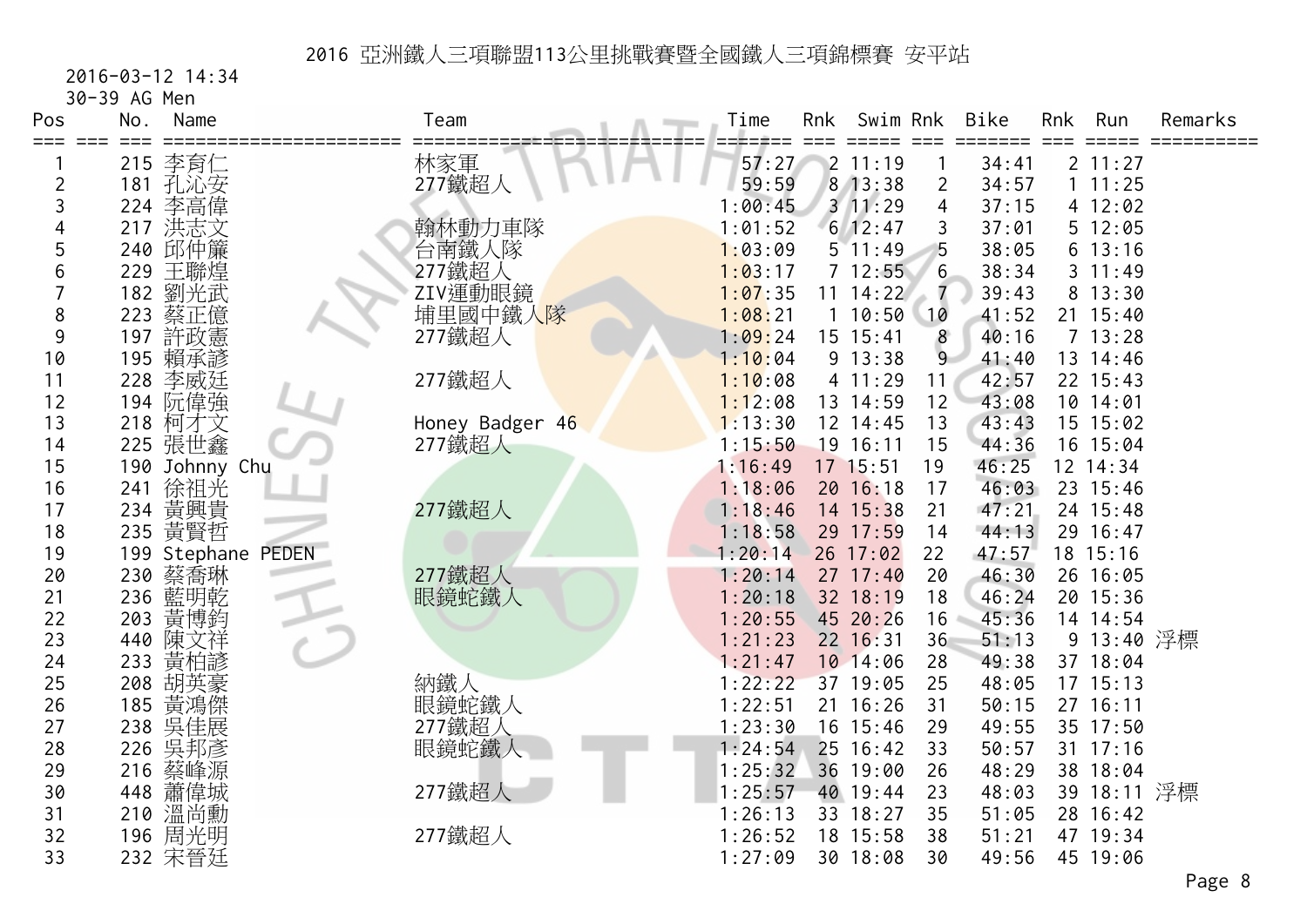| 34 | 徐維誠<br>227        | 刑事鐵人隊        |                                                            | 1:27:20 | 23 16:37           | 50<br>56:17     | $11 \t14:27$ |    |
|----|-------------------|--------------|------------------------------------------------------------|---------|--------------------|-----------------|--------------|----|
| 35 | 206 陳冠成           |              |                                                            | 1:27:31 | 24 16:38           | 52:38<br>41     | 40 18:16     |    |
| 36 | 242 黄永杞           |              |                                                            | 1:28:49 | 38 19:13           | 53:45<br>43     | 25 15:52     |    |
| 37 | 徐鴻鈞<br>186        | 眼鏡蛇鐵人        |                                                            | 1:29:00 | 51 21:59           | 49:13<br>27     | 34 17:49     |    |
| 38 | 楊佳達<br>444        |              |                                                            | 1:29:02 | 35 18:47           | 52:45<br>42     | 33 17:32 浮標  |    |
| 39 | 李政興<br>207        |              |                                                            | 1:29:15 | 46 20:27           | 48:04<br>24     | 53 20:45     |    |
| 40 | 211<br>江師榮        |              |                                                            | 1:29:35 | 41 19:52           | 39<br>51:43     | 36 18:01     |    |
| 41 | 陳彥霖<br>193        | 眼鏡蛇鐵         |                                                            | 1:30:10 | 34 18:35           | 45<br>54:09     | 32 17:27     |    |
| 42 | 張允誠<br>205        |              |                                                            | 1:32:24 | 43 20:17           | 34<br>51:01     | 55 21:06     |    |
| 43 | 198 林威良           | <b>BB116</b> |                                                            | 1:33:06 | 52 22:05           | 52:18<br>40     | 42 18:43     |    |
| 44 | 劉鴻毅<br>221        | 鐵屁股休閒騎士      |                                                            | 1:33:06 | $31 \t18:10$       | 51:17<br>37     | 61 23:39     |    |
| 45 | 邱富強<br>441        |              |                                                            | 1:33:40 | 42 20:17 46        | 54:33           | 44 18:51     | 浮標 |
| 46 | 黃凱暉<br>438        | 眼鏡蛇鐵人        |                                                            | 1:33:49 | 65 24:56           | $-32$<br>50:16  | 41 18:37     | 浮標 |
| 47 | 445<br>林家慶        |              |                                                            | 1:33:55 | 39 19:23           | 57:29<br>56     | 30 17:04 浮標  |    |
| 48 | 許瑋倫<br>439        |              |                                                            | 1:38:00 | 55 22:14           | 57:00<br>54     | 43 18:47 浮標  |    |
| 49 | 219<br>陳奕廷        | 277鐵超人       |                                                            | 1:39:01 | 54 22:14           | 44<br>53:51     | 60 22:58     |    |
| 50 | 王有傑<br>443        | SCP鐵人追風糰     |                                                            | 1:39:19 | 59 23:30           | 55:25<br>48     | 52 20:25 浮標  |    |
| 51 | 李政偉<br>192        | 鐵屁股休閒騎士      |                                                            | 1:39:32 | 48 21:24           | 56:31<br>52     | 57 21:38     |    |
| 52 | 顧沐清<br>184        | 台灣迪卡儂        |                                                            | 1:39:38 | 64 24:48           | 59:17<br>57     | 19 15:35     |    |
| 53 | 謝程宇<br>453        |              |                                                            | 1:40:57 | 56 22:28           | 56:54<br>53     | 56 21:36 浮標  |    |
| 54 | 張剛奕<br>437        | 277鐵超人       |                                                            | 1:41:03 | $57$ 22:48         | 56:21<br>51     | 58 21:56     | 浮標 |
| 55 | 452 謝承軒           | 277鐵超人       |                                                            | 1:42:20 | 62 24:35           | 57:23<br>55     | 20:23<br>51  | 浮標 |
| 56 | 469               |              |                                                            | 1:43:19 | 58 22:52           | 55:30<br>49     | 63 24:58     | 浮標 |
| 57 | 吳家豪<br>高敏峰<br>447 |              |                                                            | 1:43:31 | 61 24:27           | 54:43<br>47     | 62 24:21     | 浮標 |
| 58 | 趙勝宏<br>209        |              |                                                            | 1:43:36 | 28 17:45           | 63 1:04:52      | 54 21:00     |    |
| 59 | 金鼎鈞<br>451        | LJ冠鈞國際       |                                                            | 1:45:07 | 50 21:37           | 61 1:03:19      | 50 20:11     | 浮標 |
| 60 | 陳泓伸<br>450        | 小狐狸          |                                                            | 1:49:06 | 63 24:40           | 62 1:04:40      | 49 19:47 浮標  |    |
| 61 | 陳柏泰<br>237        |              | 台南單車ING-RTT騎大大鐵三隊                                          | 1:49:40 | 44 20:26           | 65 1:06:28      | 59 22:48     |    |
| 62 | 賴威廷<br>214        |              |                                                            | 1:50:55 | 68 29:47           | 601:01:53       | 46 19:17     |    |
| 63 | 204 詹逸帆           | 納鐵人          |                                                            | 1:52:01 | 66 25:44           | 59:25<br>58     | 64 26:53     |    |
| 64 | 林潤青<br>231        | 半鐵享受         |                                                            | 1:52:41 | 60 23:46           | 66 1:09:21      | 48 19:34     |    |
| 65 | 188 Daniel Wu     |              |                                                            | 1:53:11 | 53 22:07           | 59 1:01:52      | 67 29:13     |    |
| 66 | 202 李岱融           |              |                                                            | 1:55:03 | 47 21:12           | $64$ 1:05:25    | 66 28:27     |    |
| 67 | 442 穆瑞崑           | 半鐵享受         |                                                            |         | $2:07:32$ 67 26:05 | $67 \; 1:13:43$ | 65 27:45 浮標  |    |
|    | 191 林建良           | pe96         |                                                            |         | 49 21:32           |                 |              |    |
|    |                   |              |                                                            |         |                    |                 |              |    |
|    |                   |              | 賽事資訊: Swim 750 m/1 lap; Bike 21.5 km/1 lap; Run 5 km/1 lap |         |                    |                 |              |    |

賽事環境: Water temperature 24 C; Air temperature 19-23 C; Wetsuit swim

裁 判: 戴安宇/TPE 仲委會: 劉玉峰/TPE; 吳國王民/TPE; 毛念祖/TPE; 李新生/TPE; 劉錫鑫/TPE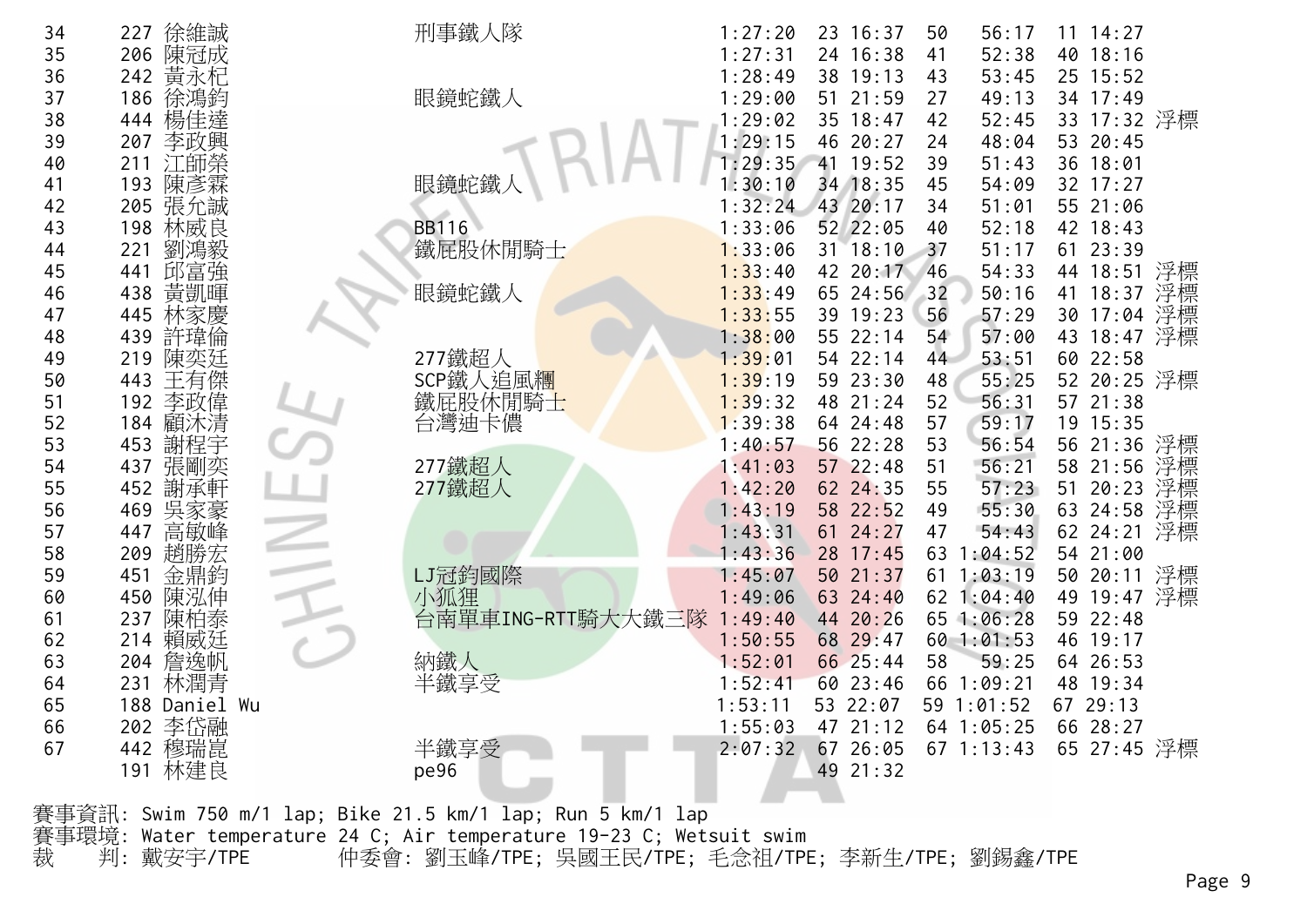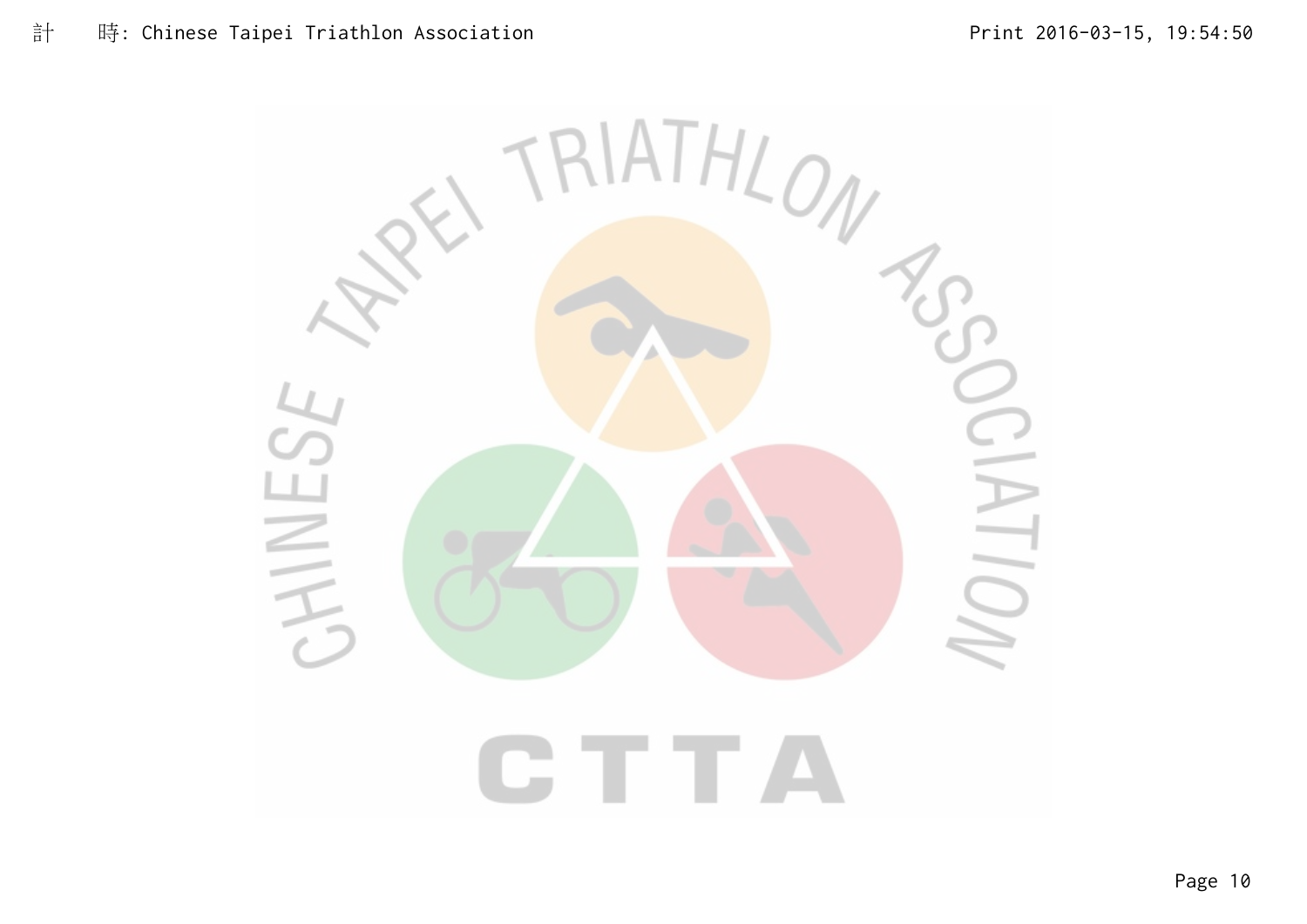2016-03-12 14:34

|                | 20-29 AG Men |                       |              |         |                 |              |                |       |            |             |         |
|----------------|--------------|-----------------------|--------------|---------|-----------------|--------------|----------------|-------|------------|-------------|---------|
| Pos            | No.          | Name                  | Team         | Time    | Rnk             | Swim Rnk     |                | Bike  | <b>Rnk</b> | Run         | Remarks |
|                |              |                       |              | 56:05   | $5\overline{)}$ | 10:25        |                | 33:34 |            | 3 12:06     |         |
| $\overline{2}$ |              | 148 謝育宏<br>149 邱韋強    |              | 58:13   | 2 <sup>7</sup>  | 9:38         | 4              | 36:14 |            | 4 12:23     |         |
| 3              |              | 164 林敬航               | 嘉義市鐵人三項委員會   | 58:31   |                 | 7/11:23      | $\overline{2}$ | 35:19 |            | 111:50      |         |
|                | 150          | 劉耀群                   |              | 1:00:13 |                 | 611:20       | 3              | 35:33 |            | 6 13:21     |         |
| 5              | 175          | 藍忠棋                   |              | 1:02:22 |                 | $11 \t13:41$ |                | 36:51 |            | 2 11:51     |         |
| 6              | 151          | 沈聖傑                   |              | 1:02:33 |                 | 4 10:22      | $\overline{7}$ | 38:22 |            | 8 13:50     |         |
|                |              | 293 陳冠宇               | 台北市立大學       | 1:03:36 |                 | 8 12:03      | 6              | 38:03 |            | 7 13:31     |         |
| 8              |              | 170 陸晉湟               | 桃園楊明國中鐵人隊    | 1:06:14 |                 | 9:29         | 8              | 42:07 |            | 11 14:39    |         |
| 9              | 153          | 劉勝傑                   |              | 1:08:12 |                 | 3 10:02      | 9              | 43:26 |            | 12 14:45    |         |
| 10             |              | 166 Bernard Grunewald | 277鐵超人       | 1:11:36 |                 | 9 12:54      | 12             | 45:48 |            | 5 12:54     |         |
| 11             |              | 180 賴彥廷               |              | 1:17:19 |                 | 13 15:34     | 16             | 47:51 |            | $9$ 13:55   |         |
| 12             |              | 156 薛(日告)(文三          |              | 1:18:54 |                 | 10 13:04     | 14             | 47:12 |            | 31 18:39    |         |
| 13             | 176          |                       |              | 1:19:08 |                 | 15 15:56     | 13             | 47:05 |            | 21 16:08    |         |
| 14             | 161          | 葉智揚<br>王建皓            | 台南鐵人隊        | 1:20:41 |                 | 17 16:45     | 10             | 44:21 |            | 38 19:36    |         |
| 15             |              | 160 李昭延               | 277鐵超人       | 1:21:18 |                 | 18 17:01     | 17             | 48:08 |            | 22 16:10    |         |
| 16             | 171          | 王信(人豪)                | 24Z營養鐵人隊     | 1:22:03 |                 | 28 19:59     | 11             | 45:36 |            | 23 16:28    |         |
| 17             |              | 165 蕭信康               | 眼鏡蛇鐵人        | 1:22:55 |                 | 23 18:15     | 19             | 49:08 |            | 18 15:34    |         |
| 18             |              | 154 江哲賢               | 運醫人          | 1:23:45 |                 | 14 15:47     | 21             | 49:33 |            | 29 18:26    |         |
| 19             |              | 48 Rebecca Messer     | 277鐵超        | 1:24:08 |                 | 27 19:13     | 22             | 50:02 |            | 13 14:55    |         |
| 20             |              | 179 王思評               | U泥Q囉厚夫       | 1:24:09 |                 | 22 17:54     | 15             | 47:30 |            | 32 18:47    |         |
| 21             |              | 158 薛勝利               | U泥Q囉厚夫       | 1:24:11 |                 | 12 14:40     | 25             | 50:44 |            | 33 18:48    |         |
| 22             |              | 172 陳厚郡               | 眼鏡蛇鐵人        | 1:25:02 |                 | 24 18:31     | 20             | 49:30 |            | 25 17:03    |         |
| 23             |              | 159 林進國               | <b>BB116</b> | 1:25:18 |                 | 25 18:58     | 27             | 50:52 |            | 15 15:29    |         |
| 24             | 177          | 曾韋憲                   |              | 1:25:30 |                 | $21$ 17:51   | 18             | 48:50 |            | 34 18:51    |         |
| 25             | 432          | 陳照甫                   | 看屁屁          | 1:27:43 |                 | 31 20:44     | 28             | 52:33 |            | 10 14:28 浮標 |         |
| 26             |              | 425 楊家心               | <b>BB116</b> | 1:29:01 |                 | 20 17:30     | 30             | 54:55 |            | 24 16:37 浮標 |         |
| 27             | 178          | 黃仲民                   | 眼鏡蛇鐵人        | 1:30:26 |                 | 32 20:44     | 29             | 53:59 |            | 19 15:44    |         |
| 28             | 424          | 郭柏豪                   | 眼鏡蛇鐵人        | 1:32:05 |                 | 42 25:45     | 26             | 50:50 |            | 16 15:31 浮標 |         |
| 29             | 431          | 許竣凱                   | <b>BB116</b> | 1:32:51 |                 | 40 24:48     | 24             | 50:37 |            | 27 17:27 浮標 |         |
| 30             |              | 174 鄭凱文               | 愛台灣就是隊       | 1:33:23 |                 | 19 17:16     | 37             | 58:23 |            | 28 17:45    |         |
| 31             |              | 429 林憲偉               | 台灣迪卡儂        | 1:33:36 |                 | 34 21:15     | 35             | 56:50 |            | 17 15:33 浮標 |         |
| 32             |              | 167 葉韋成               | 愛台灣就是隊       | 1:35:04 |                 | 16 16:23     | 38             | 59:16 |            | 36 19:25    |         |
| 33             |              | 430 蔡欣達               |              | 1:35:18 |                 | 29 20:22     | 33             | 55:52 |            | 35 19:05 浮標 |         |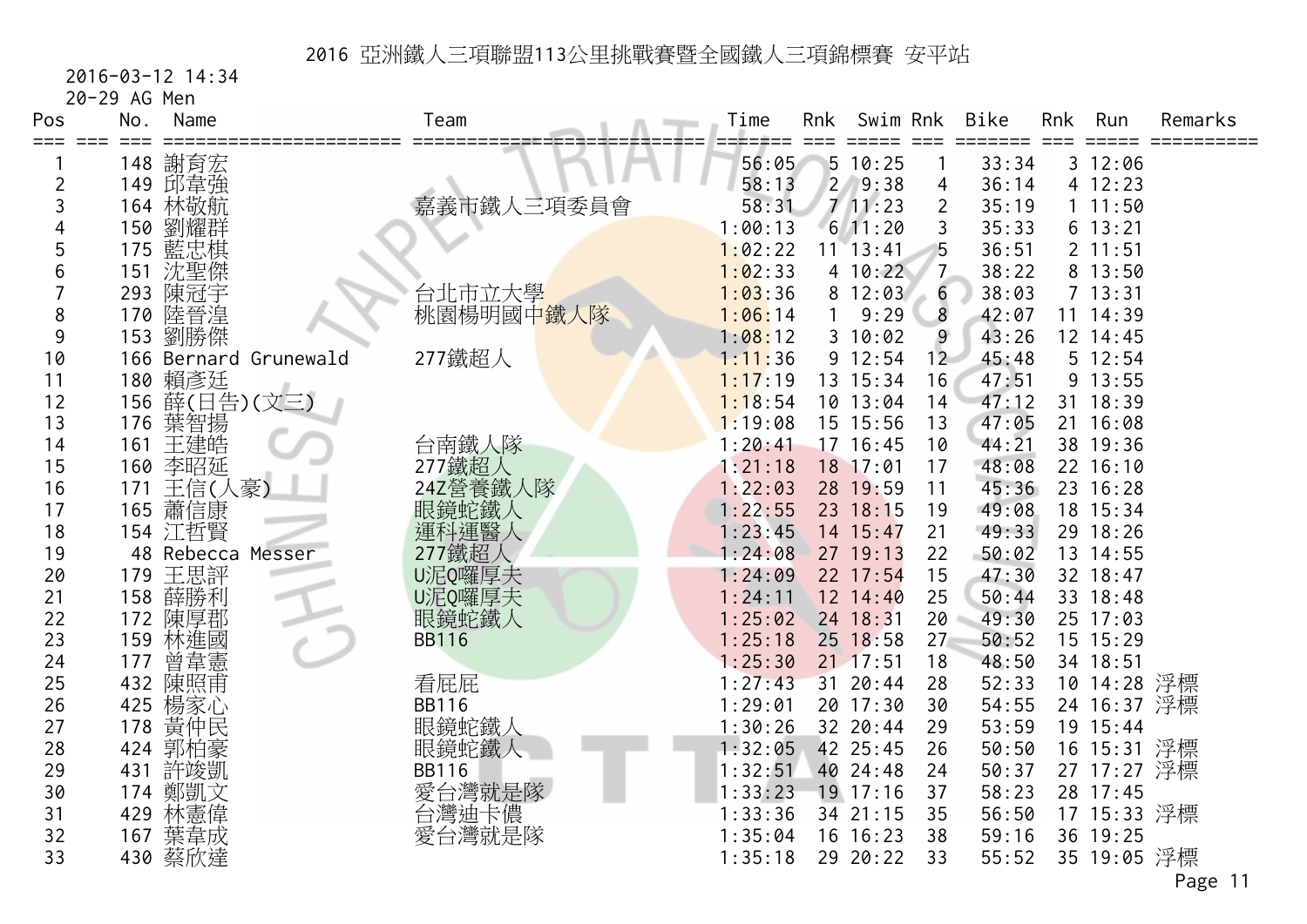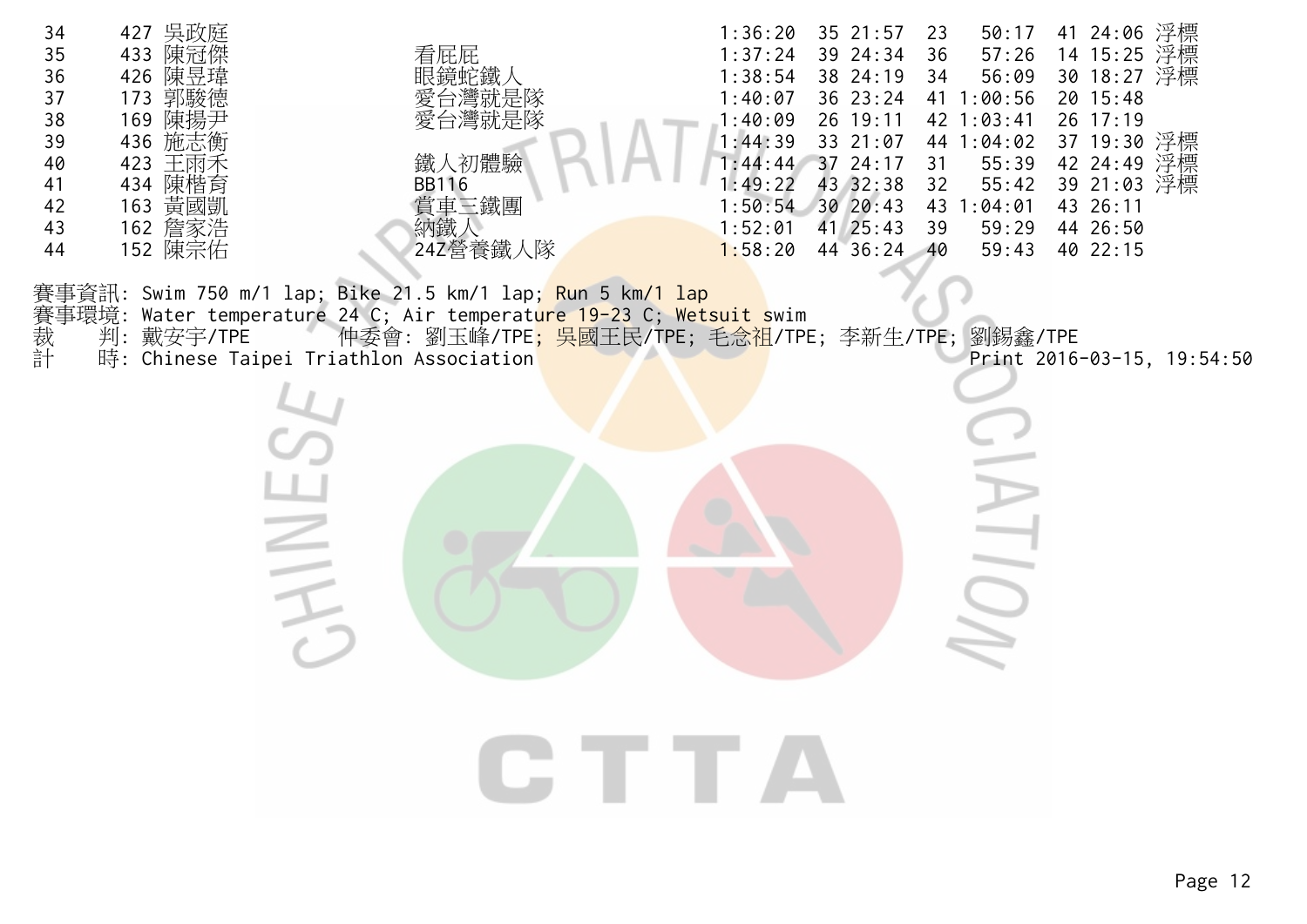2016-03-12 14:32

16-19 AG Men

| Pos                       | No.   | Name               | Team                         | Time               | Rnk              | Swim Rnk                 |                 | Bike           | Rnk | Run                  | Remarks     |
|---------------------------|-------|--------------------|------------------------------|--------------------|------------------|--------------------------|-----------------|----------------|-----|----------------------|-------------|
|                           |       | 123 張家豪            |                              | 53:14              | $5^{\circ}$      | 9:01                     |                 | 32:54          |     | 5 11:20              |             |
| $\overline{2}$<br>$\star$ |       | 104 魯仲宣            | 維格鐵人隊<br>臺東縣鐵人三項代表隊          | 55:36              |                  |                          | 42              |                |     |                      | 1 10:34 掉晶片 |
| 3                         |       | 105 林志峰            | 國泰產險鐵人隊                      | 55:54              | $\overline{3}$   | 8:45                     | 3               | 36:15          |     | 2 10:55              |             |
|                           |       | 108 林威志            | 高雄市立中正高中-PPRINA              | 56:19              | $\mathbf{r}_2$   | 8:42                     | 5               | 36:27          |     | 3 11:10              |             |
| 5                         | 124   | 翁立颺                | 臺東縣鐵人三項 <mark>代表隊</mark>     | 57:09              | $6 \overline{6}$ | 9:02                     | $\overline{2}$  | 35:56          |     | 8 12:12              |             |
| 6                         | 106   | 呂揚民                | 銳騎佰客鐵人 <mark>隊_台北市立大學</mark> | 58:11              | $\overline{7}$   | 9:02                     | $\overline{4}$  | 36:24          |     | 12 12:46             |             |
|                           | 110   | 李家豐                | 鋭騎佰客鐵人隊 瑞祥高中                 | 59:22              | 11               | 9:34                     | 8               | 38:20          |     | 611:29               |             |
| 8                         | 135   | 邵澤夫                | Ostia啟動鐵人隊                   | 1:00:32            |                  | 31 11:23                 | $\overline{7}$  | 37:53          |     | 4 11:17              |             |
| 9                         | 107   | 邱苡綸                | 銳騎佰客鐵人 <mark>隊_桃園農工</mark>   | 1:00:33            |                  | 23 10:32                 | 6               | 37:47          |     | 9 12:14              |             |
| 10                        | 121   | 揚嘉楷                | 高雄市立中正高中-PPRINA              | 1:00:35            | 17               | 9:52                     | 13 <sup>7</sup> | 39:06          |     | 7 11:37              |             |
| 11                        |       | 115 江家瑋            | 桃園楊明國中鐵人隊                    | 1:00:40            | 15               | 9:47                     | 9               | 38:22          |     | $11$ $12:32$         |             |
| 12                        | 147   | 莊柏千                | 台灣大腳丫長跑協會                    | 1:01:12            | 8                | 9:04                     | 12              | 39:04          |     | 13 13:05             |             |
| 13                        |       | 122 蔡慶融            |                              | 1:01:55            | 12               | 9:43                     | 10              | 38:40          |     | $17$ $13:33$         |             |
| 14                        |       | 137 洪稚濰            | 高雄市立中正高中-PPRINA              | 1:02:37            | $\overline{4}$   | 8:46                     | 16              | 39:20          |     | 24 14:32             |             |
| 15                        |       | 109 蔡維恩            | 鋭騎佰客鐵人隊_瑞祥高中                 | 1:02:55            |                  | 18 10:02                 | 11              | 38:55          |     | 22 13:59             |             |
| 16                        | 111   | 李崇翊                | 銳騎佰客鐵人隊_文昌國中                 | 1:02:55            | 9                | 9:18                     | 15              | 39:15          |     | 23 14:23             |             |
| 17                        |       | 140 謝嘉軒            |                              | 1:03:23            |                  | 19 10:04                 | 17              | 39:25          |     | 20 13:55             |             |
| 18                        | 133 朱 | 汧                  |                              | 1:03:58            | 10               | 9:28                     | 22              | 41:04          |     | $15$ $13:27$         |             |
| 19                        |       | 134 王奕翔            | 竹北高中鐵人隊                      | 1:04:12            | 14               | 9:45                     | 26              | 42:11          |     | $10$ $12:17$         |             |
| 20                        |       | 145 廖大翔            |                              | 1:05:07            |                  | 25 10:42                 | 23              | 41:09          |     | 14 13:18             |             |
| 21                        |       | 146 李念錚<br>138 曾柏愷 | 竹北高中鐵人隊                      | 1:05:11            | 13               | 9:45                     | 18              | 39:33          |     | 33 15:54             |             |
| 22                        |       |                    |                              | 1:06:05            |                  | $21 \t10:27$<br>24 10:39 | $25 -$<br>20    | 42:10<br>40:24 |     | 16 13:29             |             |
| 23<br>24                  |       | 112 李典陽            | 銳騎佰客鐵人隊_鳳甲國中<br>埔里國中鐵人隊      | 1:06:26<br>1:07:09 |                  | 33 12:03                 |                 | 40:19          |     | 31 15:24             |             |
| 25                        |       | 114 陳俊安<br>132 陸世寬 |                              | 1:07:28            |                  | 28 10:49                 | 19<br>24        | 41:55          |     | 28 14:48<br>27 14:45 |             |
| 26                        | 136   | 李明豪                | 台南單車ING-RTT騎大大鐵三隊            | 1:07:29            | 16               | 9:50                     | 21              | 40:43          |     | 35 16:57             |             |
| 27                        | 141   | 林昱翔                | 埔里國中鐵人隊                      | 1:07:57            |                  | 30 10:59                 | 27              | 43:01          |     | 21 13:58             |             |
| 28                        | 131   | 陳俊佑                | 埔里國中鐵人隊                      | 1:07:57            |                  | 34 12:56                 | 14              | 39:14          |     | 32 15:48             |             |
| 29                        | 125   | 張宇辰                | 桃園楊明國中鐵人隊                    | 1:08:34            |                  | 26 10:44                 | 29              | 43:13          |     | 25 14:38             |             |
| 30                        | 422   | 蕭宇捷                |                              | 1:10:47            |                  | 29 10:57                 | 34              | 46:05          |     | 19 13:47 浮標          |             |
| 31                        | 120   | 謝博揚                | 高雄市立中正高中-PPRINA              | 1:11:19            |                  | 22 10:28                 | 30              | 43:28          |     | 36 17:24             |             |
| 32                        |       | 118 陳廷毓            | 雙胞胎                          | 1:12:08            |                  | 27 10:46                 | 35              | 46:41          |     | 26 14:42             |             |
| 33                        |       | 144 顏維孝            |                              | 1:13:07            |                  | 36 13:39                 | 33              | 45:43          |     | 18 13:46             |             |
|                           |       |                    |                              |                    |                  |                          |                 |                |     |                      |             |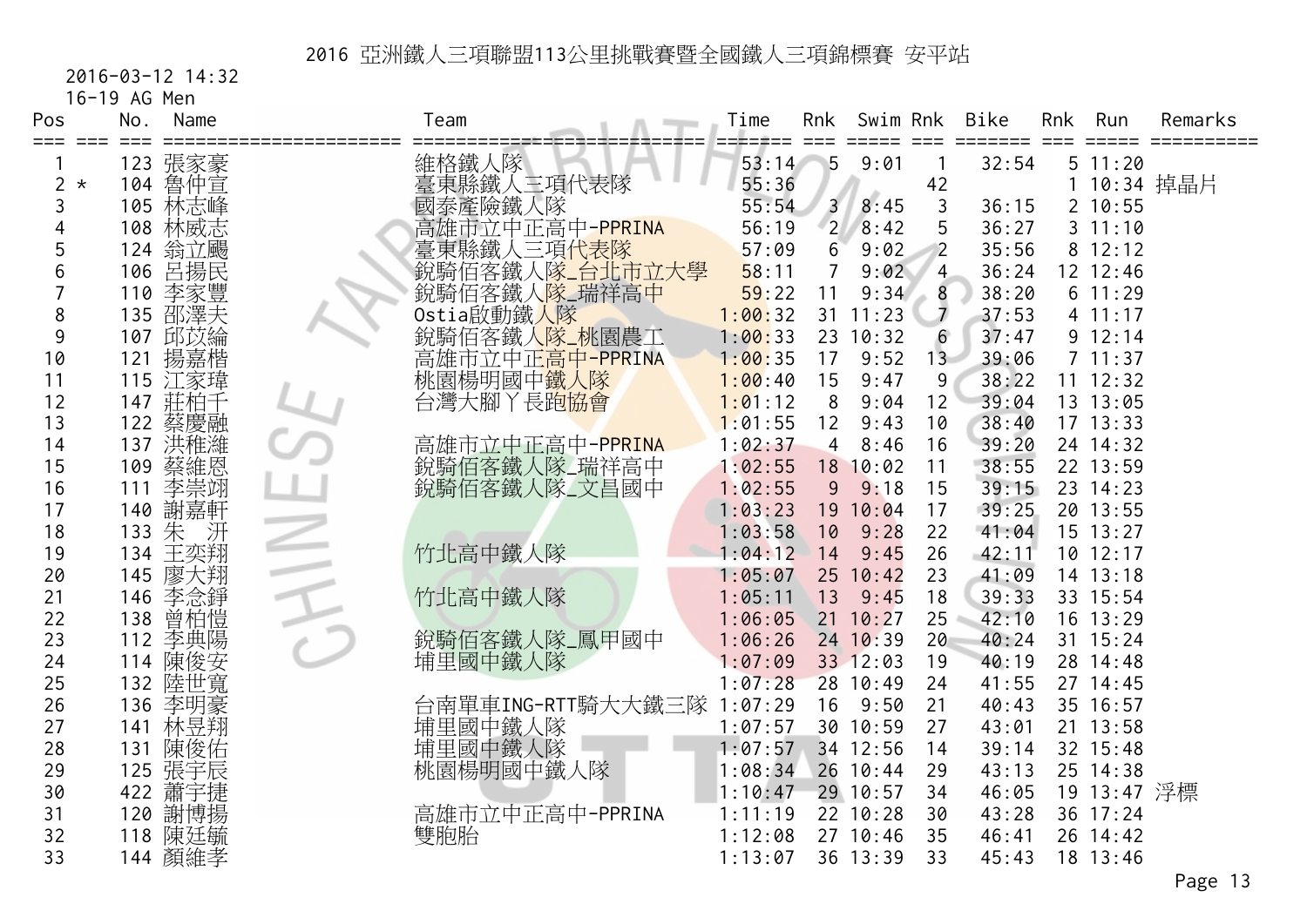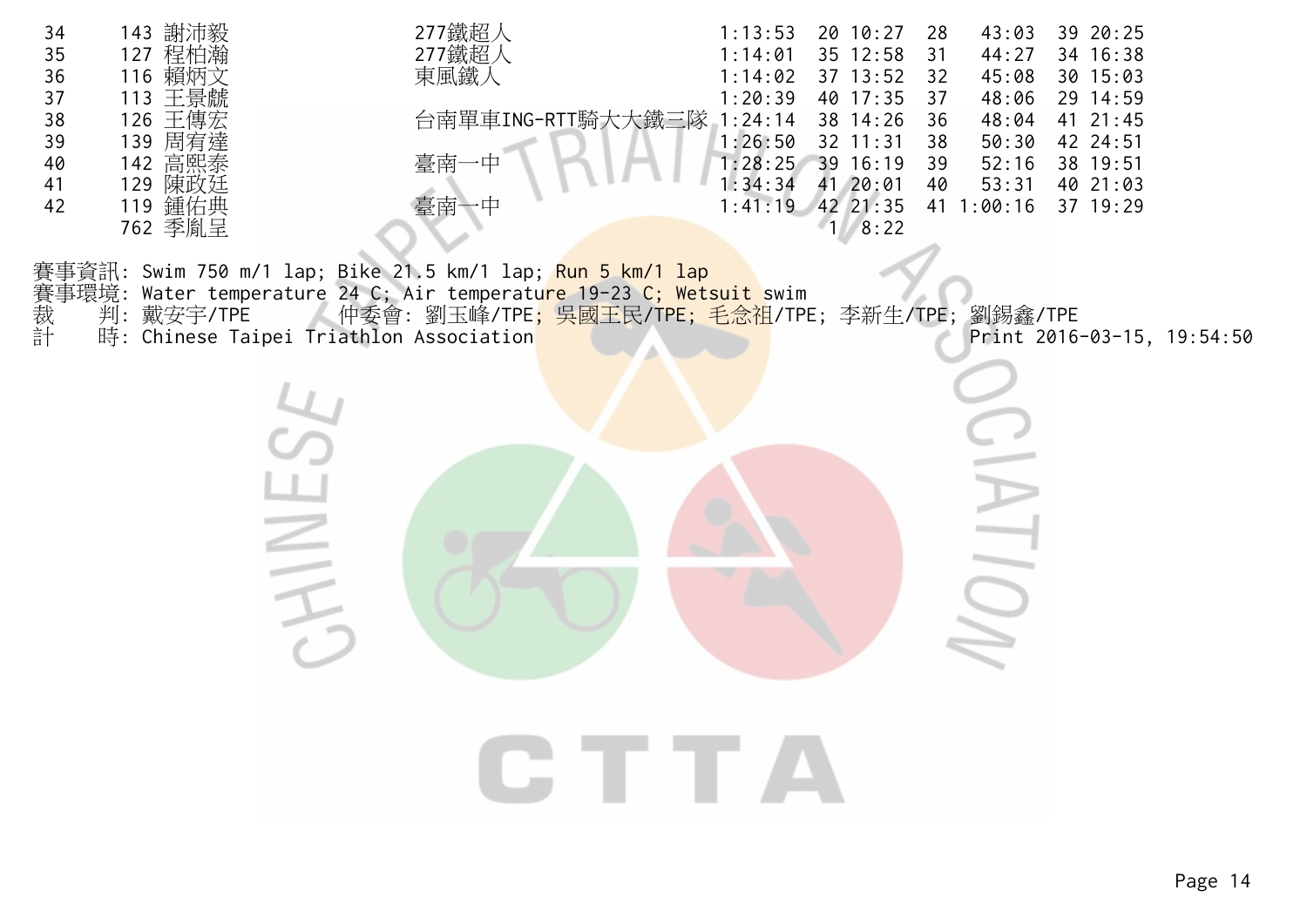2016-03-12 14:32

13-15 AG Men

| Pos      | No.       | Name       | Team                          | Time    | Rnk            | Swim Rnk             |                | Bike           | Rnk | Run                        | Remarks |
|----------|-----------|------------|-------------------------------|---------|----------------|----------------------|----------------|----------------|-----|----------------------------|---------|
|          | 98        |            | 臺東縣鐵人三項代表隊                    | 1:00:24 |                | 9:04                 | 4              | 39:03          |     | 3 12:19                    |         |
| 2        | 91        | 黃冠誌<br>沈恩予 | 臺東縣鐵人三項代表隊                    | 1:01:20 | $\overline{3}$ | 9:22                 | 6              | 39:22          |     | 5 12:38                    |         |
|          | 89        | 陳祈璋        | 東縣鐵人三項代表隊                     | 1:01:53 | $\overline{2}$ | 9:05                 | 7              | 40:08          |     | 6 12:41                    |         |
|          | 93        | 陳釋維        | 鋭騎佰客鐵人隊_鳳甲國中                  | 1:02:16 |                | 13 10:40             | 3              | 38:59          |     | 4 12:38                    |         |
|          |           | 102 張勝諺    | 東風鐵人                          | 1:02:18 |                | 18 11:26             | $\overline{2}$ | 38:43          |     | 1 12:09                    |         |
| 6        | 71        | 方尊賢        | 銳騎佰客鐵人 <mark>隊_鳳甲國中</mark>    | 1:02:23 |                | $21 \t11:48$         |                | 37:28          |     | 9 13:08                    |         |
|          | 85        | 劉<br> 睿森   | 永康國中                          | 1:03:58 |                | 8 10:13              | $-16$          | 41:34          |     | 2 12:12                    |         |
| 8        | 99        | :彥至        | 埔里國中鐵人隊                       | 1:04:55 |                | 15 10:47             | 9              | 40:23          |     | $11$ $13:45$               |         |
| 9        | 100       | 蔡宇恆        | 銳騎佰客鐵人 <mark>隊_國風國中</mark>    | 1:05:42 |                | 12 10:39             | 18             | 42:03          |     | 8 13:02                    |         |
| 10       | 78        | 楊俊穎        | 台南單車ING-RTT騎大大鐵三隊             | 1:05:44 | 5              | 9:53                 | 10             | 40:37          |     | 19 15:15                   |         |
| 11       | 79        | 黄<br>博洋    |                               | 1:05:45 |                | 14 10:43             | 11             | 40:57          |     | 13 14:06                   |         |
| 12       | 92        | 陳沐義        |                               | 1:06:07 |                | 22 11:55             | 15             | 41:17          |     | 712:57                     |         |
| 13       | 74        | 楊子慶<br>方鵬嘉 |                               | 1:06:18 |                | 19 11:35             | 12             | 41:07          |     | 10 13:37                   |         |
| 14       | 101       |            | 高雄市立中正高中-PPRINA               | 1:06:22 | $\overline{4}$ | 9:30                 | 19             | 42:30          |     | 16 14:23                   |         |
| 15       | 97        | 王維安        |                               | 1:06:37 |                | 25 12:25             | 8              | 40:17          |     | 12 13:56                   |         |
| 16       | 77        | 陳立軒        | 台南單車ING-RTT騎大大鐵三隊             | 1:06:48 |                | $11 \t10:38$         | 13             | 41:13          |     | 17 14:59                   |         |
| 17       | 96        | 蔡祐鈞        | 錦和高中<br>埔里國中鐵人隊               | 1:07:21 |                | 9 10:31              | 14             | 41:14          |     | 23 15:37                   |         |
| 18       | 86        | 張耀宸        |                               | 1:09:38 |                | 23 12:07             | 21             | 43:24          |     | 14 14:07                   |         |
| 19       | 72        | 謝博安        | 高雄市立中正高中-PPRINA               | 1:11:19 | $\sqrt{7}$     | 9:58                 | 24             | 44:38          |     | 26 16:45                   |         |
| 20       | 419       | 萬<br>立棠    | 新竹市自由車Balance ironkid 1:12:23 |         |                | 31 15:22             | 17             | 41:51          |     | 18 15:11 浮標<br>20 15:21 浮標 |         |
| 21<br>22 | 420<br>73 | 徐御凱        | 新竹市自由車Balance ironkid 1:12:29 | 1:13:20 |                | 32 17:47<br>16 11:00 | 5<br>27        | 39:21<br>46:46 |     | 22 15:35                   |         |
| 23       | 88        | 何召嚴<br>陳建志 | 埔里國中鐵人隊                       | 1:13:28 |                | $17$ $11:01$         | 20             | 42:39          |     | 30 19:49                   |         |
| 24       | 87        |            | 東風鐵人                          | 1:14:25 |                | 28 13:50             | 25             | 45:05          |     | 21 15:31                   |         |
| 25       | 80        | 鄭恩澤        | 永康國中                          | 1:15:04 |                | 10 10:37             | 23             | 44:34          |     | 31 19:54                   |         |
| 26       | 82        | 李宬誼        | 永康國中                          | 1:15:04 | 6              | 9:56                 | 26             | 45:15          |     | 32 19:54                   |         |
| 27       | 76        | 黃敬倫        |                               | 1:21:31 |                | 20 11:47             | 32             | 53:36          |     | 25 16:09                   |         |
| 28       | 81        | 伍啟睿        | 埔里國中鐵人隊                       | 1:23:42 |                | 30 15:16             | 29             | 50:36          |     | 27 17:51                   |         |
| 29       | 95        | 蔡秉錡        |                               | 1:25:11 |                | 24 12:17             | 31             | 53:25          |     | 29 19:30                   |         |
| 30       | 75        | 洪茂菘        |                               | 1:26:50 |                | $27$ 13:23           | 34             | 57:32          |     | 24 15:55                   |         |
| 31       | 421       | 葉柏宏        | 新竹市自由車Balance ironkid 1:30:55 |         |                | 35 33:06             | 22             | 43:27          |     | 15 14:22 浮標                |         |
| 32       | 83        | 陳承佑        | 東風鐵人                          | 1:30:59 |                | 29 13:52             | 30             | 52:31          |     | 34 24:37                   |         |
| 33       | 103       | 陳智昇        |                               | 1:31:54 |                | 34 20:17             | 28             | 49:38          |     | 33 21:59                   |         |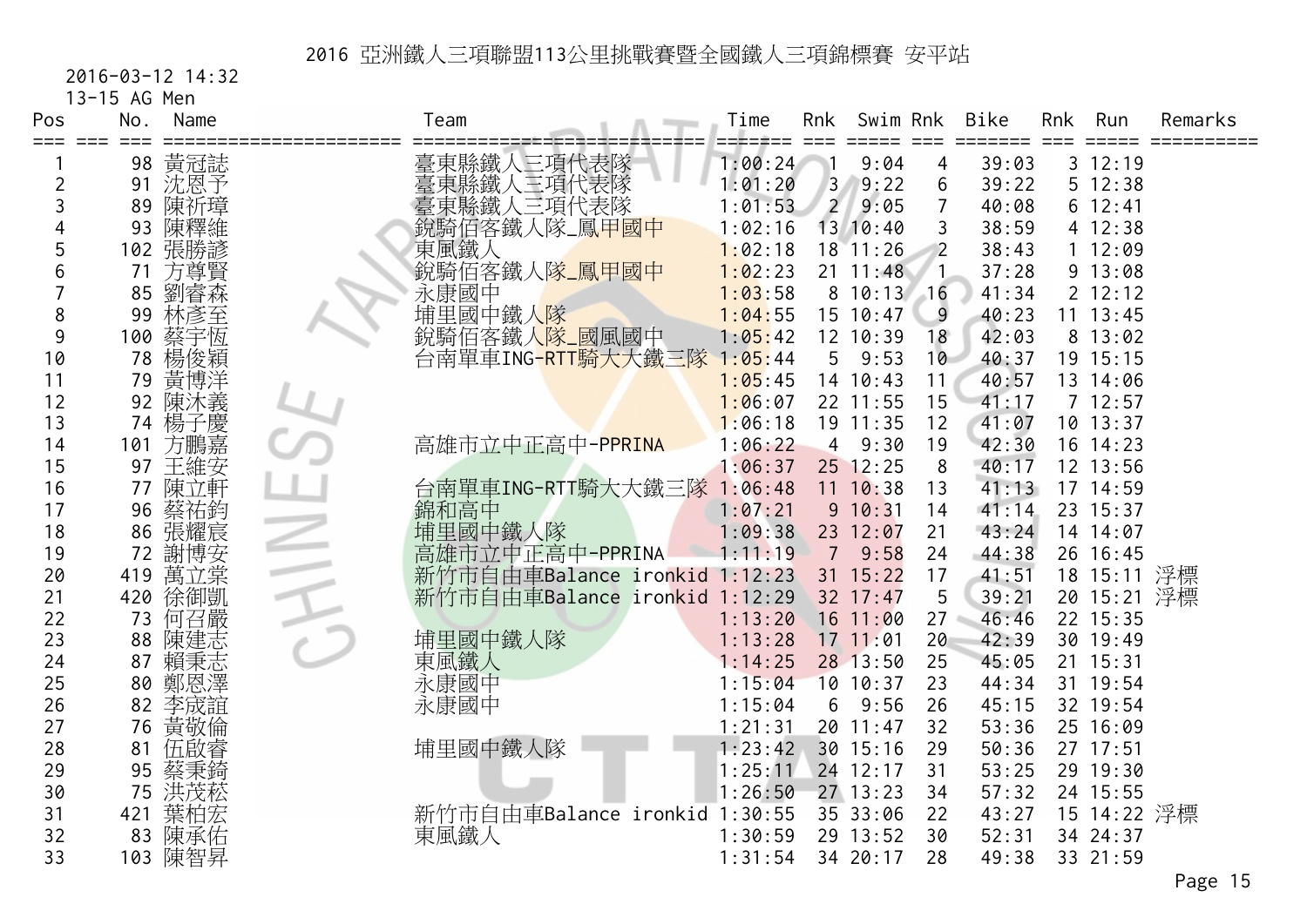| 34                                                                                                                                                                                                                                                                                                                           | 84 呂樂慈<br>90 徐振傑                                                                                                                                                                                                                                                                                                                 | Immanuel<br>竹東警愛跑                                                                                                                                                                                                                                                                                                                                           |                   | $1:35:24$ 33 20:05 33<br>26 12:47                                                                                                                      |                                                                                                          | 57:10 28 18:10                                                                                                                                   |                                                                                                                            |                            |
|------------------------------------------------------------------------------------------------------------------------------------------------------------------------------------------------------------------------------------------------------------------------------------------------------------------------------|----------------------------------------------------------------------------------------------------------------------------------------------------------------------------------------------------------------------------------------------------------------------------------------------------------------------------------|-------------------------------------------------------------------------------------------------------------------------------------------------------------------------------------------------------------------------------------------------------------------------------------------------------------------------------------------------------------|-------------------|--------------------------------------------------------------------------------------------------------------------------------------------------------|----------------------------------------------------------------------------------------------------------|--------------------------------------------------------------------------------------------------------------------------------------------------|----------------------------------------------------------------------------------------------------------------------------|----------------------------|
| 賽事資訊: Swim 750 m/1 lap; Bike 21.5 km/1 lap; Run 5 km/1 lap<br>賽事環境: Water temperature 24 C; Air temperature 19-23 C; Wetsuit swim<br>裁計<br>判:戴安宇/TPE            仲委會:劉玉峰/TPE;吳國王民/TPE;毛念祖/TPE;李新生/TPE;劉錫鑫/TPE<br>時: Chinese Taipei Triathlon Association<br>Print 2016-03-15, 19:54:50<br>2016 亞洲鐵人三項聯盟113公里挑戰賽暨全國鐵人三項錦標賽 安平站 |                                                                                                                                                                                                                                                                                                                                  |                                                                                                                                                                                                                                                                                                                                                             |                   |                                                                                                                                                        |                                                                                                          |                                                                                                                                                  |                                                                                                                            |                            |
| Pos                                                                                                                                                                                                                                                                                                                          | $2016 - 03 - 12$<br>WWW 組成績/Women Team Relay Results<br>No. Name                                                                                                                                                                                                                                                                 | Team                                                                                                                                                                                                                                                                                                                                                        |                   | Time                                                                                                                                                   | Swim                                                                                                     | Bike                                                                                                                                             | Run                                                                                                                        | Remarks                    |
| $\begin{array}{c} 2 \\ 3 \end{array}$<br>4<br>5<br>$6 *$<br>8<br>$\boldsymbol{9}$<br>10<br>11<br>12<br>$13 *$<br>14<br>裁<br>計                                                                                                                                                                                                | 301 金瑋婕.彭璟喻.彭璟晴<br>313 王苡晴.王亭雅.鄭采盈<br>314 邱怡萍.林芝如.蕭靜萍<br>311 程繐珊. 佘瑞儀. 朱珮禎<br>310 蔡靜芳.藤念.吳子和義子,<br>304 潘美鳳.陳念.吳青香雲.<br>宋朝天皇王.洪嘉翎.黃春雲.<br>306 徐藝瑄.李宜誼.莊乃云.<br>306 陳雅雯.許羅雲.<br>303 李宛蒨.周姿君.張靜芬<br>309 蔡麗華.杜美惠.蔡麗蕙<br>312 陳薇如.陳怡君.陳俐君<br>302 溫雅琪.陳念慈.謝丰文<br>307 蔡佳恩.廖宥芯.徐士媛<br>判:戴安宇/TPE<br>時: Chinese Taipei Triathlon Association | 銳騎 <mark>佰客鐵</mark> 人隊<br>277鐵超人<br>南台田徑<br>台南鐵人隊<br>24Z營養鐵人 <mark>隊</mark><br>24Z營養鐵人隊<br>DYID小鮮肉<br>少女魂<br>24Z營養鐵人隊<br>台南市游泳救生協會<br>亂組<br>24Z營養鐵人隊<br>IronGirls<br>賽事資訊: Swim 750 m/1 lap; Bike 21.5 km/1 lap; Run 5 km/1 lap<br>賽事環境: Water temperature 24 C; Air temperature 19-23 C; Wetsuit swim<br>仲委會: 劉玉峰/TPE; 吳國王民/TPE; 毛念祖/TPE; 李新生/TPE; 劉錫鑫/TPE | 台南單車ING-RTT騎大大鐵三隊 | 1:07:21<br>1:11:45<br>1:22:55<br>1:24:59<br>1:26:58<br>1:27:18<br>1:29:19<br>1:31:13<br>1:36:04<br>1:37:09<br>1:37:20<br>1:40:32<br>1:47:12<br>1:56:19 | 10:34<br>12:31<br>16:39<br>13:52<br>24:30<br>18:38<br>16:56<br>18:13<br>27:29<br>25:27<br>16:37<br>27:17 | 42:19<br>44:35<br>48:05<br>53:57<br>44:25<br>51:24<br>54:28<br>53:12<br>49:45<br>52:05<br>59:19<br>$18:12$ $1:04:22$<br>59:42<br>$23:49$ 1:11:30 | 14:30<br>14:40<br>18:12<br>17:10<br>18:04<br>17:17<br>17:57<br>19:49<br>18:51<br>19:38<br>21:24<br>17:59<br>20:14<br>21:00 | Print 2016-03-15, 19:54:50 |

Page 16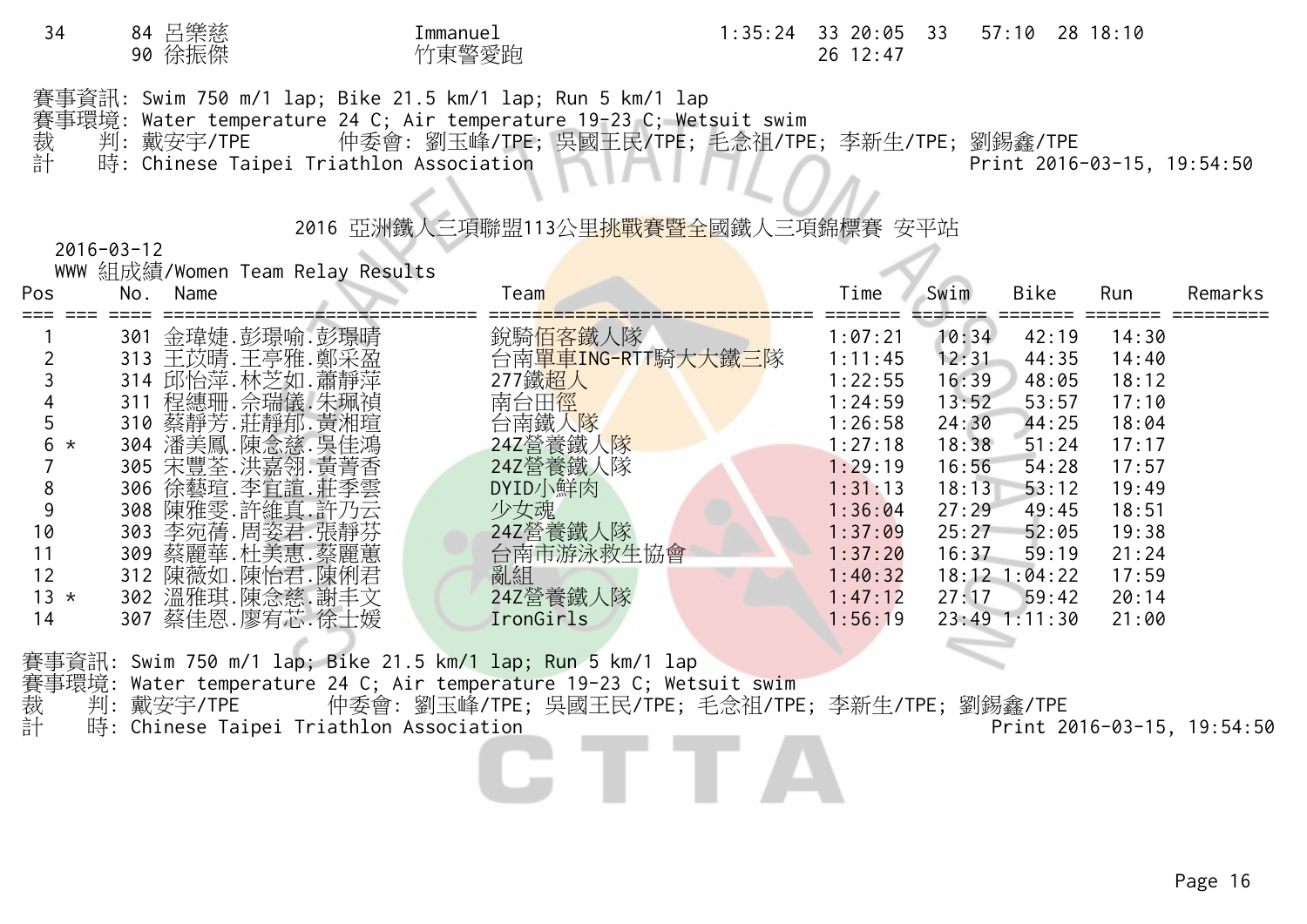2016-03-12

M+W 組成績/M+W Mix Team Relay Results

| Pos            | No. | Name                                   | Team                                            | Time    | Swim  | <b>Bike</b>       | Run      | Remarks    |
|----------------|-----|----------------------------------------|-------------------------------------------------|---------|-------|-------------------|----------|------------|
|                |     | 354 柳怡卉.柳承宇.易慧光                        | 銳騎佰客鐵人隊                                         | 54:47   | 9:37  | 34:45             | 10:26    |            |
| $\overline{2}$ |     | 353 謝伯韶.吳冠融.張團畯                        | waypoint鐵人工廠                                    | 55:35   | 10:09 | 34:22             | 11:05    |            |
| 3              |     | 332 張蘿苡.Gaetan.Corentin                | Tricolor                                        | 58:14   | 11:21 | 35:19             | 11:35    |            |
| 4              |     | 372 邱玟豪.陳永倫.呂思郿                        | 國立體育大學                                          | :04:51  | 11:19 | 38:29             | 15:04    |            |
| $\mathbf 5$    |     | 375 江嘉祐. 謝均鴻. 藍曉雲                      | 新竹市自 <mark>由車Balance iro</mark> nkids t 1:06:10 |         | 13:49 | 38:07             | 14:15    |            |
| $\,$ 6 $\,$    |     |                                        | 潮中鐵人                                            | 1:09:30 | 14:13 | 40:51             | 14:27    |            |
| $\overline{7}$ |     | 377 張恆維. 曾玉峰. 葉奕嫻<br>358 柯介哲. 陳炳華. 杜佳璟 | CHIMEI 健康俱樂部                                    | 1:20:40 | 12:39 | 47:21             | 20:41    |            |
| 8              |     | 379 張坤成.鍾玉霞.張坤成                        | 喵喵隊                                             | 1:20:51 | 16:53 | 50:09             | 13:50    |            |
| 9              |     | 359 Mike Kish.Christine D.王昕潔          | Team Tricolor                                   | 1:22:45 | 15:48 | 51:35             | 15:23    |            |
| 10             | 371 | 薛至哲.李偉玄.陳靜怡                            | 國立曾文農工                                          | 1:22:51 | 19:56 | 46:53             | 16:04    |            |
| 11             |     | 386 魏振展.程意淳.陳宣妤<br>370 薛郁潔.林柏仲.黃育宸     |                                                 | 1:23:13 | 10:52 | 53:27             | 18:56    |            |
| 12             |     |                                        | 國立曾文農工                                          | 1:23:40 | 19:01 | 46:39             | 18:01    |            |
| 13             | 357 | 蔡宇修.藍翊豪.鍾佩如                            | CHIMEI 健康俱樂部                                    | 1:23:58 | 19:14 | 43:28             | 21:18    |            |
| 14             | 364 | 蔡易成. 林冠好. 陳加桐                          | 南一奔鹿4隊                                          | 1:24:29 | 16:38 | 50:04             | 17:47    |            |
| 15             |     | 366 郭昆岱. 黃湘安. 嚴裕堯                      | 一奔鹿6隊<br>南一                                     | 1:28:44 | 16:36 | 57:46             | 14:23    |            |
| 16 < 3         | 383 | 劉致宏.劉致宏.楊孝瑢                            | 277鐵超人                                          | 1:30:50 | 17:33 | 49:09             |          | 24:09 未滿3人 |
| 17             | 473 | 葉建宏.李育嫻.李以新                            | 隨便湊一隊                                           | 1:31:15 | 18:46 | 53:56             | 18:34 浮標 |            |
| 18             | 355 | 石晉濤.盧英宗.張惠美                            | 24Z營養鐵人隊                                        | 1:32:49 | 23:18 | 46:22             | 23:10    |            |
| 19             |     | 471 伍雋永.楊雅惠.林千郁<br>475 朱家慧.黃智明.林育嬋     | 少女魂                                             | 1:33:50 | 21:58 | 53:16             | 18:37 浮標 |            |
| 20             |     |                                        | 小朱小育阿明隊                                         | 1:35:08 | 23:28 | 50:44             | 20:57 浮標 |            |
| 21             |     | 363 馬廣台.林資螢.林彥霆<br>378 嚴芳川.嚴振綱.嚴鈺婷     | 一奔鹿2隊<br>南                                      | 1:35:39 |       | $18:32$ $1:03:46$ | 13:22    |            |
| 22             |     |                                        | 嚴家棒棒隊                                           | 1:37:32 | 17:26 | 59:17             | 20:50    |            |
| 23             | 367 | 周榮龍.周逸森.黃之儀                            | 一奔鹿8隊<br>南                                      | 1:37:38 |       | $16:26$ 1:05:32   | 15:40    |            |
| 24             |     | 362 曾品霓.林廉淳.邱毓雯                        | 少女魂                                             | 1:41:16 |       | 23:04 1:03:02     | 15:11    |            |
| 25 $\star$     | 380 | 蔡雅玲.林承鈞.朱家星                            | 財團法人台灣兒童暨家庭扶助基金                                 | 1:42:27 |       |                   | 20:31    |            |
| 26             | 373 | 鄭伊宸.許丞汯.徐婉庭                            | 無限可能                                            | 1:42:46 |       | $19:33$ $1:02:18$ | 20:56    |            |
| 27 < 3         | 360 | 凌發台.王映媚.王映媚                            | peace                                           | 1:43:21 | 18:46 | 58:07             |          | 26:30 未滿3人 |
| 28             | 376 | 徐偉倫.朱宥繐.鍾守軒<br>劉康廷.曹雅晴.鄭亦庭             | 嘶嘶嘶嘶嘶嘶                                          | 1:45:09 |       | 19:59 1:05:55     | 19:16    |            |
| 29             | 356 |                                        | Baddest Black Tooth                             | 1:45:10 |       | 20:41 1:05:12     | 19:17    |            |
| 30             |     | 382 邱安慧. 葉濱碩. 馬培馨                      | 財團法人台灣兒童暨家庭扶助基金                                 | 1:54:40 |       | 23:37 1:04:57     | 26:07    |            |
| 31             | 374 | 高士玄.梁偉琪.林雅翎                            | 亂組                                              | 1:57:42 |       | 33:04 1:05:35     | 19:05    |            |
| 32             |     | 365 徐易廷.蔡聿絜.林辰輔                        | 南一奔鹿5隊                                          | 2:01:50 |       | 16:18 1:27:53     | 17:40    |            |
|                |     | 368 林韋享.曾翊豪.陳玟蓁                        | 國立曾文農工                                          |         | 21:20 |                   |          |            |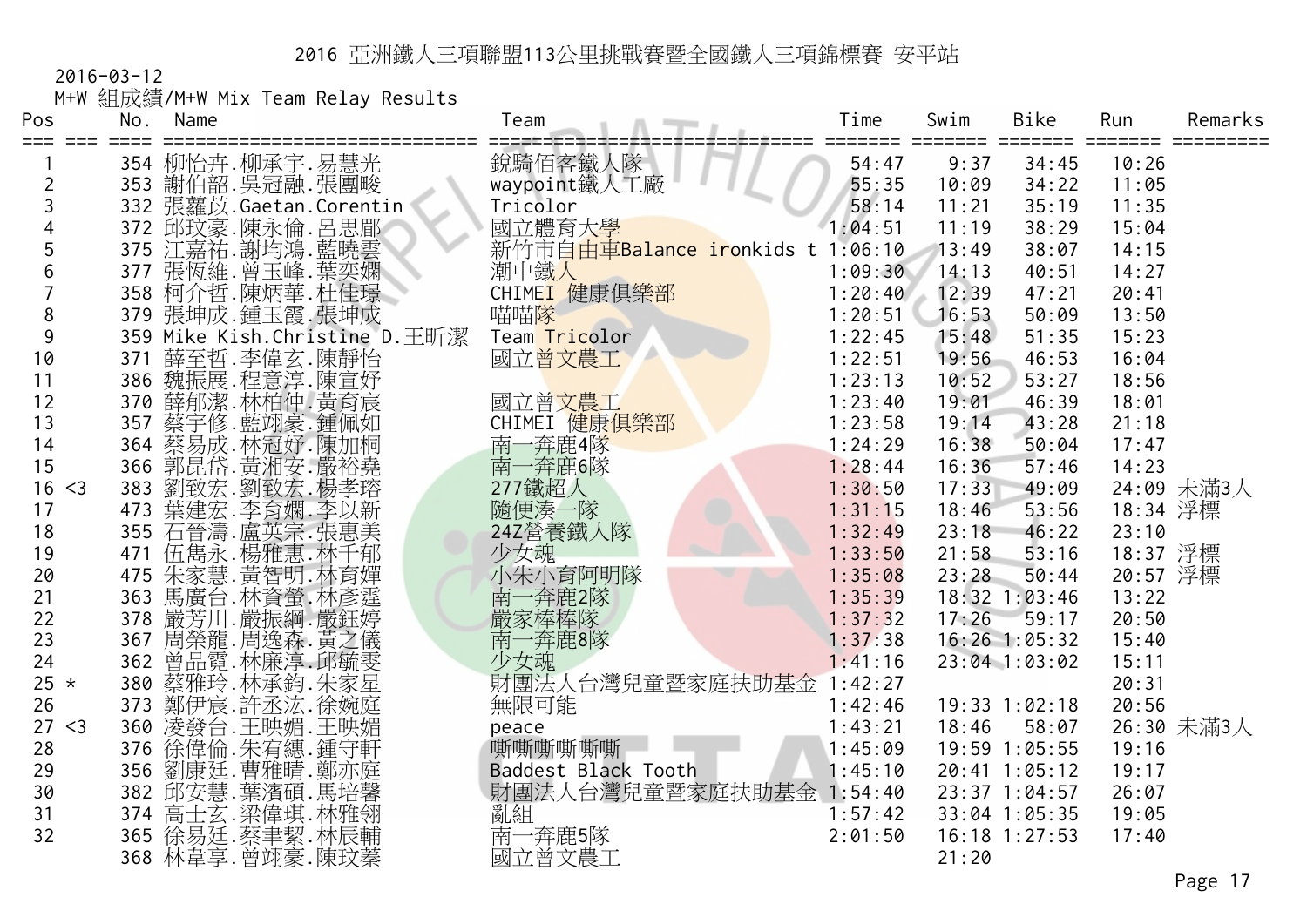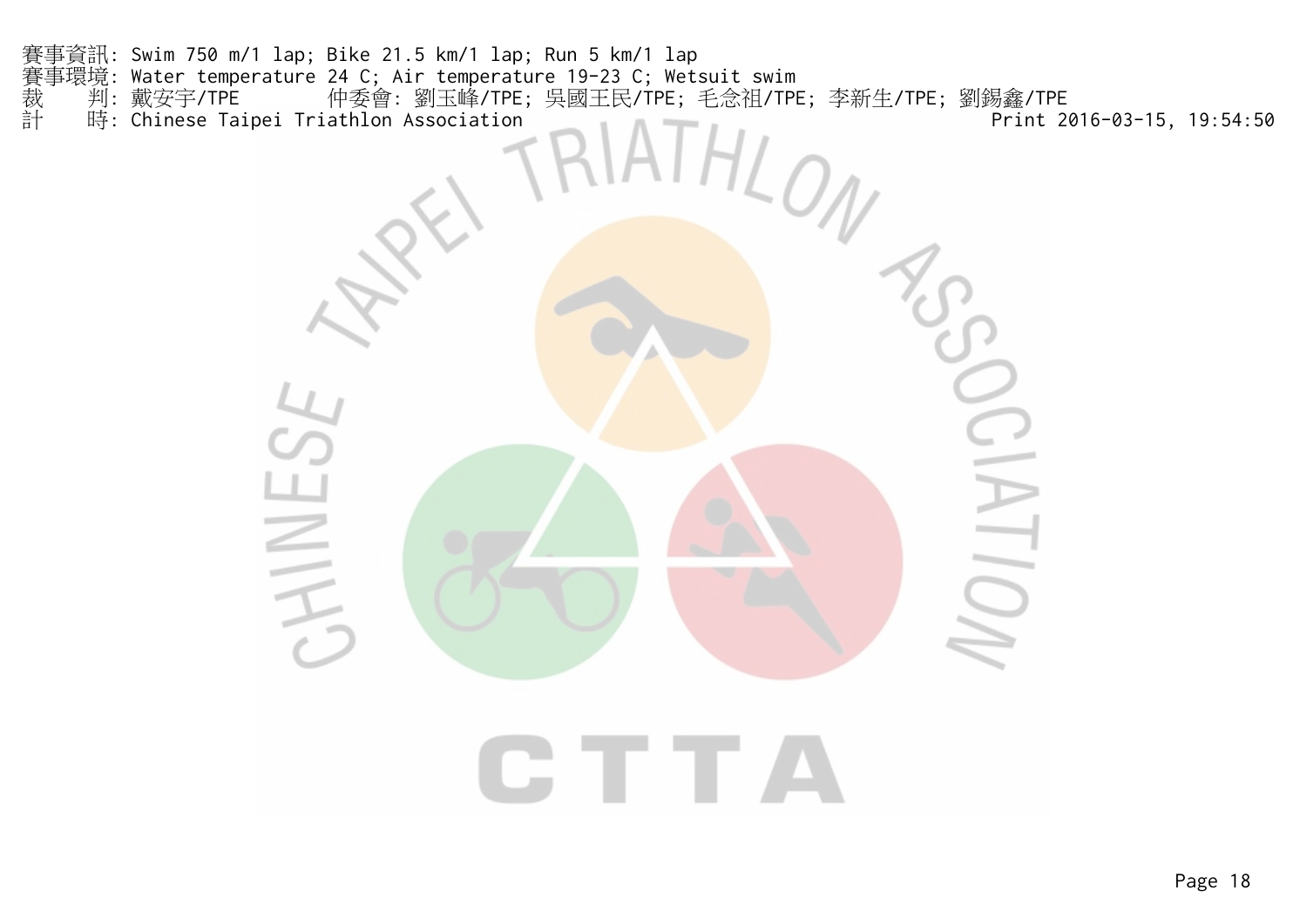2016-03-12 MMM 組成績/Men Team Relay Results

| os | No. | Name |
|----|-----|------|

| Pos            | No. | Name                                                                                                                               | Team                                       | Time          | Swim            | Bike  | Run   | Remarks    |
|----------------|-----|------------------------------------------------------------------------------------------------------------------------------------|--------------------------------------------|---------------|-----------------|-------|-------|------------|
|                |     |                                                                                                                                    | 摩拉運動太陽眼鏡MOLA SPORTS                        | ====<br>53:32 | =======<br>8:50 | 34:19 | 10:23 |            |
| $\overline{2}$ |     | 325 黃翊綸.胡凱華.陳沅佑<br>324 游承翰.陳世銘.陳世和<br>346 侯凱文.田中潤.劉耀仁<br>344 鄭家昌.彭碁華.穆建銘                                                           | LDS超鐵團                                     | 58:15         | 10:28           | 35:58 | 11:49 |            |
| $\mathfrak{Z}$ |     |                                                                                                                                    | 歐亞單車 High schooler TEAM                    | 1:00:23       | 13:32           | 36:31 | 10:21 |            |
| 4              |     |                                                                                                                                    | 新竹市自由車Balance ironkids t 1:01:33           |               | 12:39           | 37:24 | 11:31 |            |
| 5<br>$<$ 3     |     |                                                                                                                                    | Tricolor                                   | 1:02:46       | 12:22           | 38:37 |       | 11:48 不計獎項 |
| 6              |     | 316 季馬修Mat.魏久杰.季馬修Mat<br>348 王 _ 鈞.張超評.蘇益生<br>348 王 _ 鈞.張超評.蘇益生<br>335 蔣承彧.吳柏勳.蘇益辰                                                 | 台南單車ING-RTT騎大大鐵三隊                          | 1:02:48       | 11:03           | 38:57 | 12:49 |            |
| 7              |     |                                                                                                                                    |                                            | 1:04:33       | 11:31           | 39:19 | 13:44 |            |
| 8              |     | 317 陳柏諺.朱 震.杜禹昇                                                                                                                    | 台南 <mark>高工</mark><br>中醫 <mark>大運醫隊</mark> | 1:06:22       | 16:25           | 38:16 | 11:43 |            |
| 9              |     | 350 溫竣凱. 楊尚融. 鄭健廷                                                                                                                  | 277鐵超人                                     | 1:06:36       | 12:16           | 41:27 | 12:54 |            |
| 10             |     |                                                                                                                                    | 嚴文王                                        | 1:08:59       | 12:16           | 44:32 | 12:12 |            |
| 11             |     |                                                                                                                                    | 277鐵超人                                     | 1:11:52       | 17:44           | 39:34 | 14:35 |            |
| 12             |     |                                                                                                                                    | 24Z營養鐵人隊                                   | 1:13:05       | 12:05           | 44:01 | 17:00 |            |
| 13             |     |                                                                                                                                    | 銳騎佰客鐵人隊-海巡署                                | 1:13:31       | 12:49           | 48:56 | 11:46 |            |
| 14             |     |                                                                                                                                    | CHIMEI 健康俱樂部                               | 1:14:18       | 16:28           | 42:29 | 15:22 |            |
| 15             |     |                                                                                                                                    | 277鐵超人                                     | 1:14:18       | 16:25           | 40:19 | 17:35 |            |
| 16             |     |                                                                                                                                    | SYSTEX臺南國際路跑社                              | 1:15:00       | 16:48           | 43:34 | 14:39 |            |
| 17             |     |                                                                                                                                    | CHIMEI 健康俱樂部                               | 1:16:43       | 15:13           | 43:46 | 17:46 |            |
| 18             |     |                                                                                                                                    |                                            | 1:16:54       | 14:55           | 43:46 | 18:14 |            |
| 19             |     |                                                                                                                                    | 國立曾文農工                                     | 1:17:18       | 13:51           | 49:23 | 14:05 |            |
| 20             |     |                                                                                                                                    | 台南市游泳救生協會                                  | 1:20:29       | 13:14           | 53:39 | 13:37 |            |
| 21             |     | 342 蔡曜宇.方慶仁.丁<br>`國展                                                                                                               | 國立曾文農工                                     | 1:21:49       | 8:57            | 57:55 | 14:58 |            |
| 22             |     | 327 黃聖文.鄭竹軒.廖志子<br>327 黃聖文.鄭竹軒.廖志子誠<br>330 黃梓翔.郭敬佶.蔡瑜德<br>330 黃梓顯.陳力維.曾瑜儒<br>328 許燕順.陳力維.尊瑜<br>341 郭顏銘.張文毓.歐文錦.<br>351 賴建霖.歐文毓.歐文錦 | <b>PE96</b>                                | 1:22:13       | 19:13           | 49:29 | 13:33 |            |
| 23             |     |                                                                                                                                    | CHIMEI 健康俱樂部                               | 1:22:23       | 17:54           | 44:47 | 19:44 |            |
| 24             |     |                                                                                                                                    | 國立曾文農工                                     | 1:25:16       | 22:23           | 48:06 | 14:48 |            |
| 25             |     |                                                                                                                                    | <b>PE96</b>                                | 1:25:23       | 19:13           | 50:27 | 15:44 |            |
| 26             |     |                                                                                                                                    | 國立曾文農工                                     | 1:28:01       | 22:07           | 48:14 | 17:41 |            |
| 27 < 3         |     |                                                                                                                                    | 277鐵超人                                     | 1:28:27       | 20:15           | 48:20 |       | 19:53 未滿3人 |
| 28             |     | 330 莊岳霖.顏文雄.蔣孟儒                                                                                                                    | SYSTEX臺南國際路跑社                              | 1:28:52       | 24:15           | 50:04 | 14:35 |            |
| 29             |     | 326 黃韋澄.許銘龍.鄭伯祥                                                                                                                    | <b>PE96</b>                                | 1:29:58       | 17:31           | 56:57 | 15:32 |            |
| 30             |     | 329 林儒聯.潘旻儀.李維泰<br>333 楊啟宏.曾景星.陳永茂<br>343 蔡天惠.許金龍.吳俊成                                                                              | SYSTEX臺南國際路跑社                              | 1:30:13       | 24:15           | 48:22 | 17:36 |            |
| 31             |     |                                                                                                                                    | 台南市游泳救生協會<br>惠龍果                           | 1:30:17       | 17:58           | 55:42 | 16:38 |            |
| 32             |     |                                                                                                                                    |                                            | 1:31:05       | 22:02           | 54:37 | 14:28 |            |
| 33             | 336 | 徐瑞民.蔡梓庠.王韋程                                                                                                                        | 南一奔鹿1隊                                     | 1:31:45       | 17:01           | 57:35 | 17:11 |            |
|                |     |                                                                                                                                    |                                            |               |                 |       |       | Page 19    |